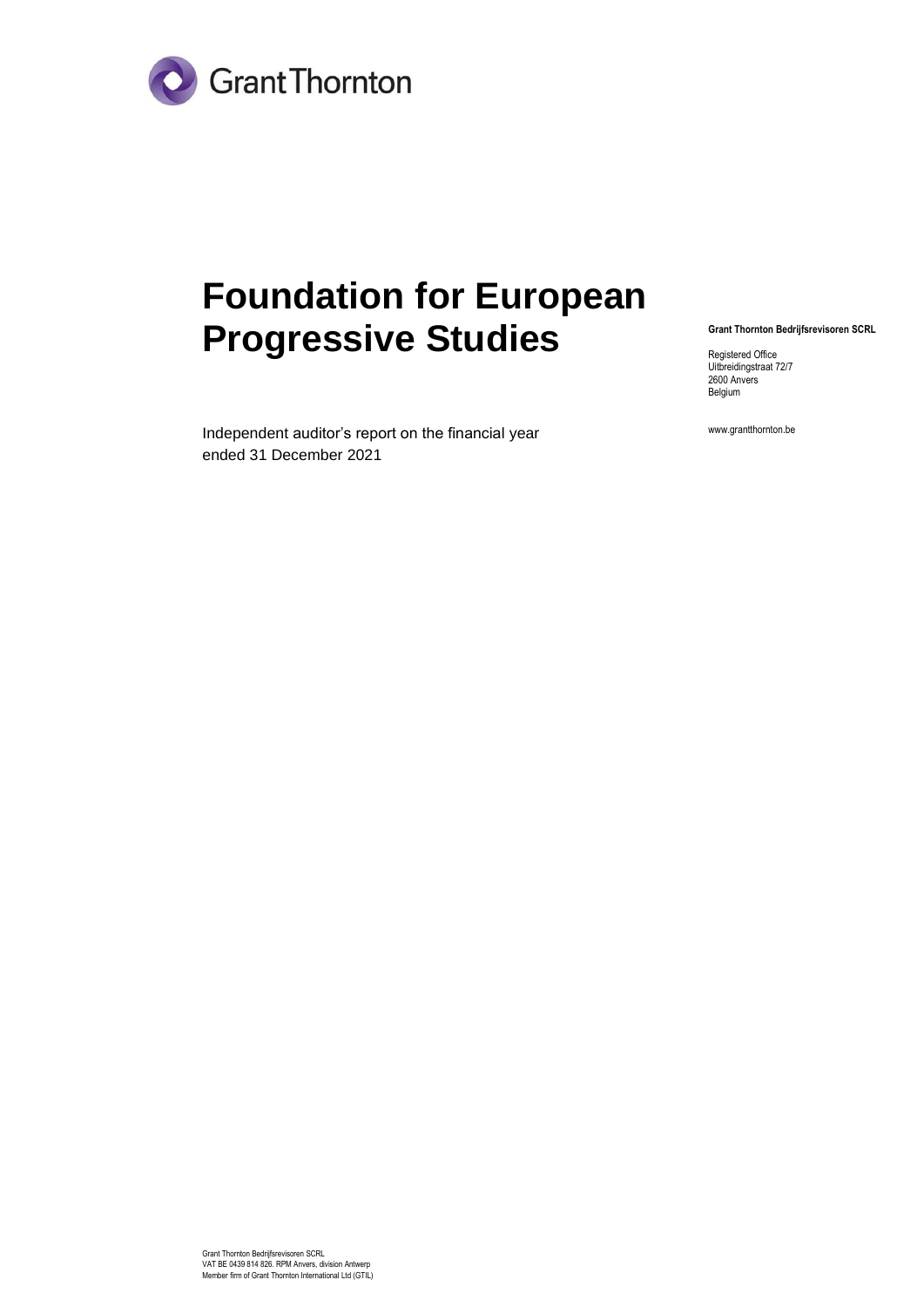# **Grant Thornton**

Independent auditor's report with respect to the Annual Accounts of the Foundation for European Progressive Studies for the year ended 31 December 2021

In accordance with our service contract dated 5 January 2021 with the European Union represented by the European Parliament, we report to you as independent auditor on the performance of our audit mandate which was entrusted to Grant Thornton Bedrijfsrevisoren CVBA. This report includes our opinion on the balance sheet as at 31 December 2021, the income statement for the year ended 31 December 2021 and the disclosures (all elements together the "Annual Accounts") using the abbreviated schedule and on the Final Statement of eligible expenditure actually incurred as well as on compliance with rules and regulations applicable to funding of European political parties and European political foundations and includes as well our report on regulatory requirements. These two reports are considered as one report and are inseparable.

We have been appointed as independent auditor by the European Parliament in our contract dated 5 January 2021. Our mandate expires after the delivery of our audit opinion for the year ended 31 December 2021.

## Report on the Annual Accounts and the Final Statement of eligible expenditure actually incurred

## Unqualified opinion

We have audited the Annual Accounts of the Foundation for European Progressive Studies (the "Entity"), that comprise the balance sheet on 31 December 2021, as well as the income statement of the year and the disclosures, which show a balance sheet total of  $\epsilon$  2.149.872 and of which the income statement shows a profit for the year of  $\epsilon$  48.172.

In our opinion, the Annual Accounts give a true and fair view of the Entity's net equity and financial position as at 31 December 2021, and of its results for the year then ended, prepared in accordance with the financial reporting framework applicable in Belgium, using the abbreviated schedule.

We have also audited the Final Statement of eligible expenditure actually incurred for the year ended 31 December 2021, in accordance with rules and regulations applicable to funding of European political parties and European political foundations, of European Liberal Forum .

In our opinion, the Final Statement of eligible expenditure actually incurred of the Entity for the year ended 31 December 2021 is prepared, in all material respects, in accordance with rules and regulations applicable to funding of European political parties and European political foundations.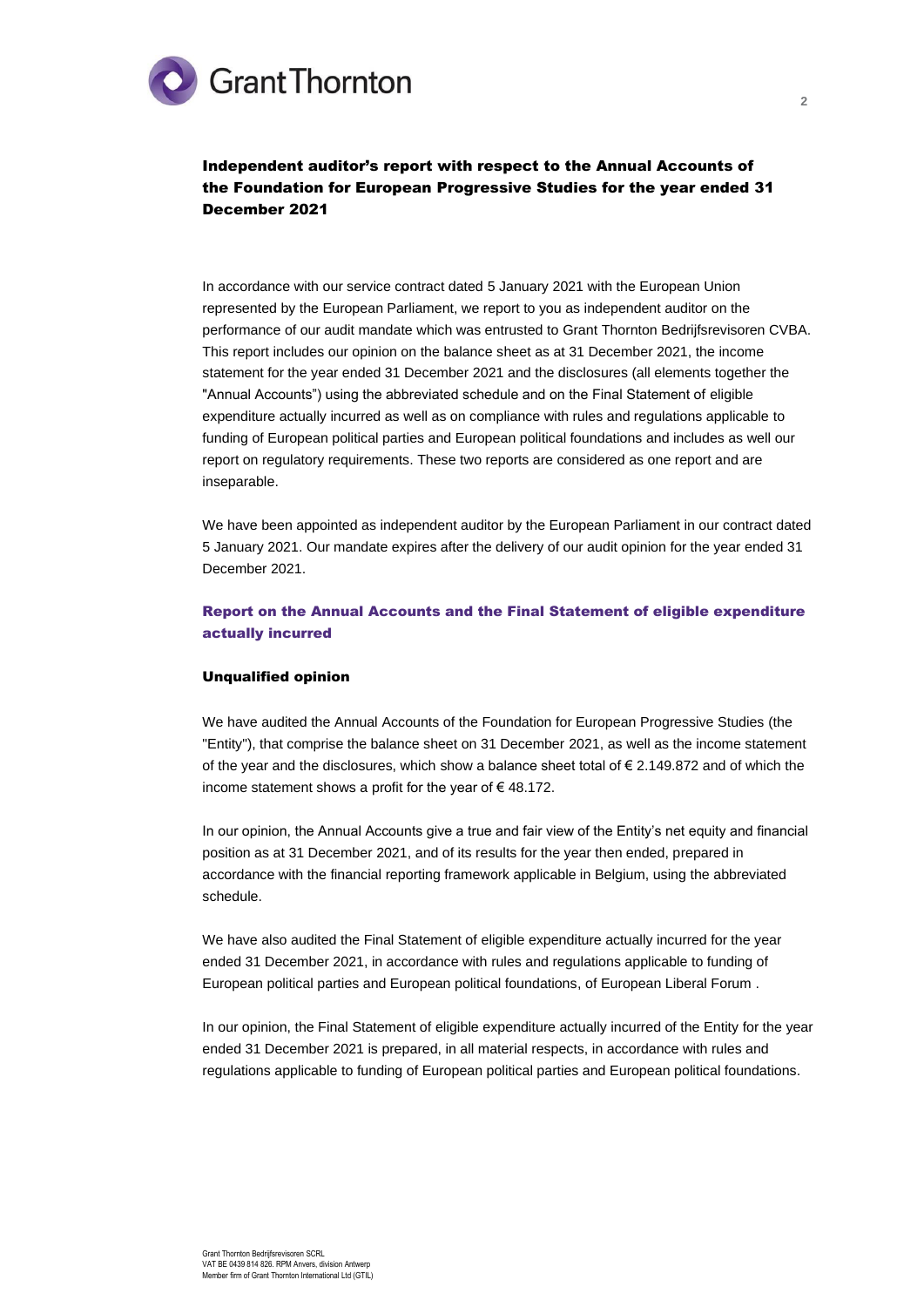

## Basis for the unqualified opinion

We conducted our audit in accordance with International Standards on Auditing ("ISA"). Our responsibilities under those standards are further described in the "Our responsibilities for the audit of the Annual Accounts and the Final Statement of eligible expenditure actually incurred" section of our report.

We have complied with all ethical requirements that are relevant to our audit, including those with respect of independence.

We have obtained from the Members of the Board and the officials of the Entity the explanations and information necessary for the performance of our audit and we believe that the audit evidence we have obtained is sufficient and appropriate to provide a basis for our opinion.

## Emphasis of Matter - Basis of Accounting and Restriction on Distribution

We draw attention to the Final Statement of eligible expenditure actually incurred. This schedule is prepared to assist the Entity to meet the requirements of the European Parliament. As a result, the schedule may not be suitable for another purpose. Our opinion is not modified in respect of this matter.

### Material uncertainty related to going concern

We draw your attention to the disclosure on page A-asbl 6.8 of the Annual Accounts relating to its negative equity at the end of the year. These described circumstances indicate the existence of a material uncertainty which may cast significant doubt about the Entity's ability to continue as a Going Concern. The Annual Accounts have been prepared under the assumption that the activities will be continued. This assumption is reasonable as long as the Entity continues to receive financial support from the European Parliament or other sources. Our opinion is not modified in respect of this matter.

## Responsibilities of the Members of the Board for the preparation of the Annual Accounts and the Final Statement of eligible expenditure actually incurred

The Members of the Board are responsible for the preparation of the Annual Accounts that give a true and fair view in accordance with the reporting framework applicable in Belgium and the Final Statement of eligible expenditure actually incurred. This responsibility includes: designing, implementing and maintaining internal control which the Members of the Board determine to be necessary to enable the preparation of the Annual Accounts and the Final Statement of eligible expenditure actually incurred that are free from material misstatement, whether due to fraud or error.

The Members of the Board are responsible towards the European Parliament for the use of the grant awarded and must comply with the provisions of the Regulation (EU, Euratom) No 1141/2014, Regulation (EU, Euratom) 2018/1046 ('the Financial Regulation') and the underlying acts.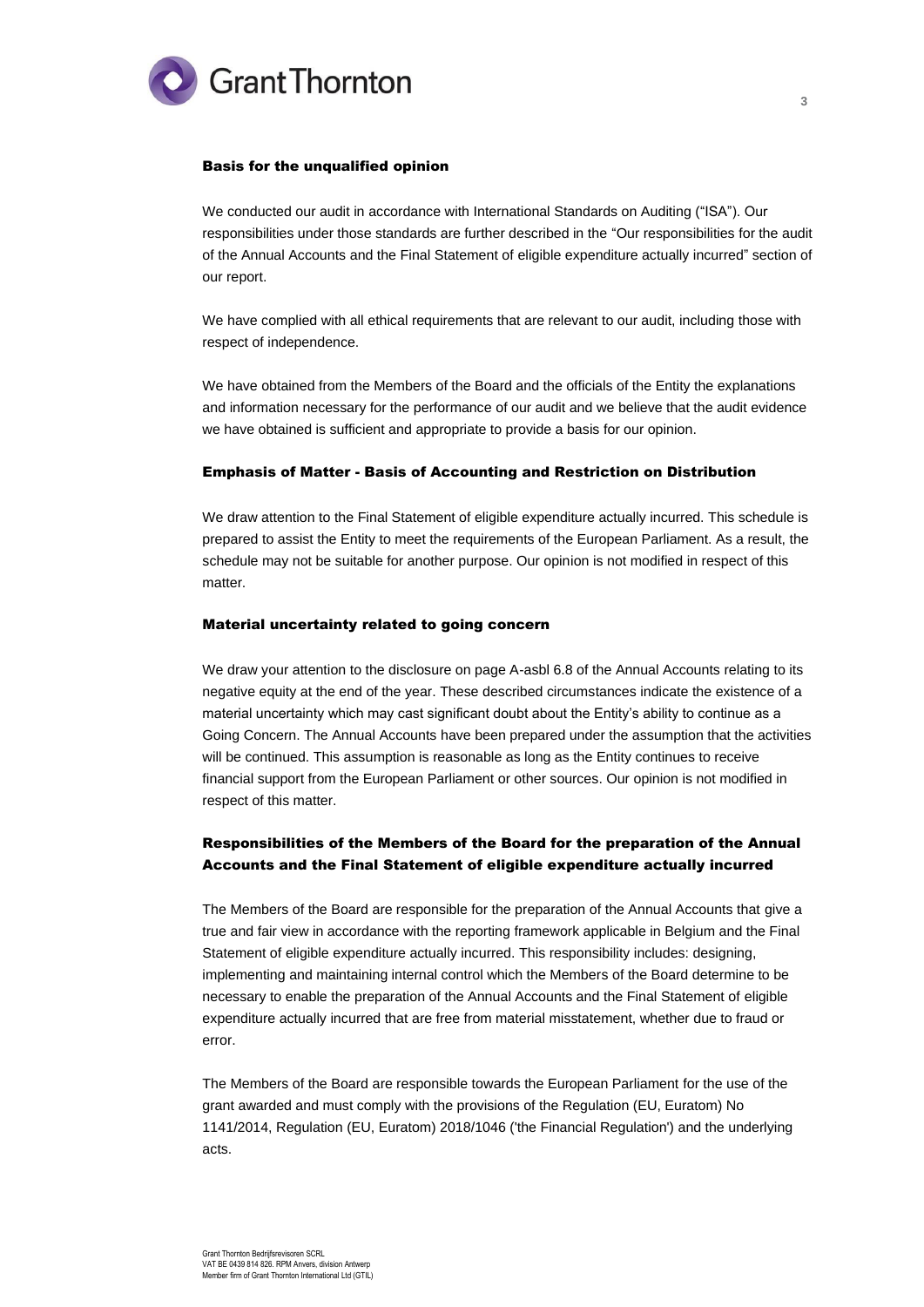

As part of the preparation of the Annual Accounts, the Members of the Board are responsible for assessing the Entity's ability to continue as a going concern, and provide, if applicable, information on matters impacting going concern. The Members of the Board should prepare the Annual Accounts using the going concern basis of accounting, unless the Members of the Board either intend to liquidate the Entity or to cease business operations, or has no realistic alternative but to do so.

## Our responsibilities for the audit of the Annual Accounts and the Final Statement of eligible expenditure actually incurred

Our objectives are to obtain reasonable assurance whether the Annual Accounts and the Final Statement of eligible expenditure actually incurred are free from material misstatement, whether due to fraud or error, and to express an opinion on these Annual Accounts and Final Statement of eligible expenditure actually incurred based on our audit. Reasonable assurance is a high level of assurance, but not a guarantee that an audit conducted in accordance with the ISA will always detect a material misstatement when it exists. Misstatements can arise from fraud or error and considered material if, individually or in the aggregate, they could reasonably be expected to influence the economic decisions of users taken on the basis of these Annual Accounts and the Final Statement of eligible expenditure actually incurred.

When performing our audit, we comply with the legal, regulatory and normative framework that applies to the audit of the financial statements in Belgium. However, a statutory audit does not provide assurance as to the future viability of the Entity nor as to the efficiency or effectiveness with which the governing body has conducted or will conduct the Entity's business. Our responsibilities regarding the assumption of going concern applied by the governing body are described below.

Furthermore, with respect to the Final Statement of eligible expenditure actually incurred, it is our responsibility to express an opinion on the compliance with rules and regulations applicable to funding of European political parties and European political foundations.

As part of an audit, in accordance with ISA, we exercise professional judgment and we maintain professional scepticism throughout the audit. We also perform the following tasks:

- − Identification and assessment of the risks of material misstatement of the Annual Accounts and the Final Statement of eligible expenditure actually incurred, whether due to fraud or error, the planning and execution of audit procedures to respond to these risks and obtain audit evidence which is sufficient and appropriate to provide a basis for our opinion. The risk of not detecting material misstatements is larger when these misstatements are due to fraud, since fraud may involve collusion, forgery, intentional omissions, misrepresentations, or the override of internal control;
- − Obtaining insight in the system of internal controls that are relevant for the audit and with the objective to design audit procedures that are appropriate in the circumstances, but not for the purpose of expressing an opinion on the effectiveness of the Entity's internal control;
- Evaluating the selected and applied accounting policies, and evaluating the reasonability of the accounting estimates and related disclosures made by the Members of the Board as well as the underlying information given by the Members of the Board;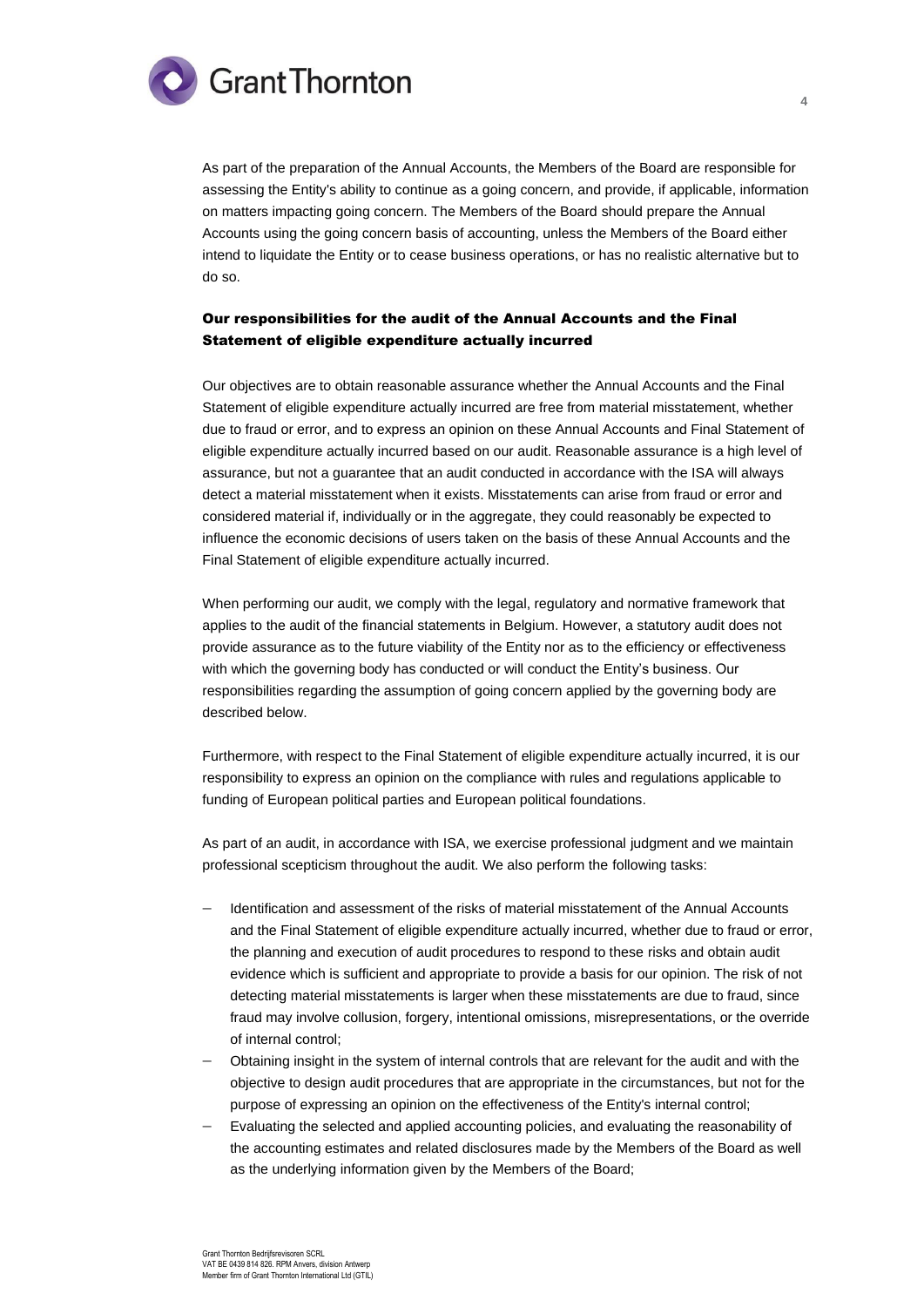

- − Conclude on the appropriateness of the Members of the Board's use of the going concern basis of accounting, and based on the audit evidence obtained, whether a material uncertainty exists related to event or conditions that may cast significant doubt on the Entity's ability to continue as a going concern. If we conclude that a material uncertainty exists, we are required to draw attention in our auditor's report to the related disclosures in the Annual Accounts or, if such disclosures are inadequate, to modify our opinion. Our conclusions are based on audit evidence obtained up to the date of the auditor's report. However, future events or conditions may cause the Entity to cease to continue as a going-concern;
- Evaluating the overall presentation, structure and content of the Annual Accounts and the Final Statement of eligible expenditure actually incurred, and evaluating whether these Annual Accounts and the Final Statement of eligible expenditure actually incurred reflect a true and fair view of the underlying transactions and events.

We communicate with the Members of the Board regarding, among other matters, the planned scope and timing of the audit and significant audit findings, including any significant deficiencies in internal control that we identify during our audit.

#### Report on regulatory requirements

#### Responsibilities of the Members of the Board

The Members of the Board are responsible for the compliance by the Entity with the legal and regulatory requirements applicable in Belgium, its articles of association, the legal and regulatory requirements regarding bookkeeping and the provisions of the Grant Agreement between the European Parliament and the Entity ('the Funding Agreement'), Regulation (EU, Euratom) No. 1141/2014, Regulation (EU, Euratom) 2018/1046 ('the Financial Regulation') and the underlying acts.

#### Responsibilities of the auditor

Our audit work included specific procedures to gather sufficient and appropriate audit evidence to verify, in all material respects, that the financial provisions and obligations of the grant award agreement, Regulation (EU, Euratom) No 1141/2014, Regulation (EU, Euratom) 2018/1046 ('the Financial Regulation') and the underlying acts have been met.

#### Independence matters

We have not performed any other services that are not compatible with the audit of the Annual Accounts and the Final Statement of eligible expenditure actually incurred and we have remained independent of the Entity during the course of our mandate.

#### Other communications

- Without prejudice to certain formal aspects of minor importance, the accounting records were maintained in accordance with the legal and regulatory requirements applicable in Belgium;
- The costs declared were actually incurred:
- **•** The statement of revenue is exhaustive: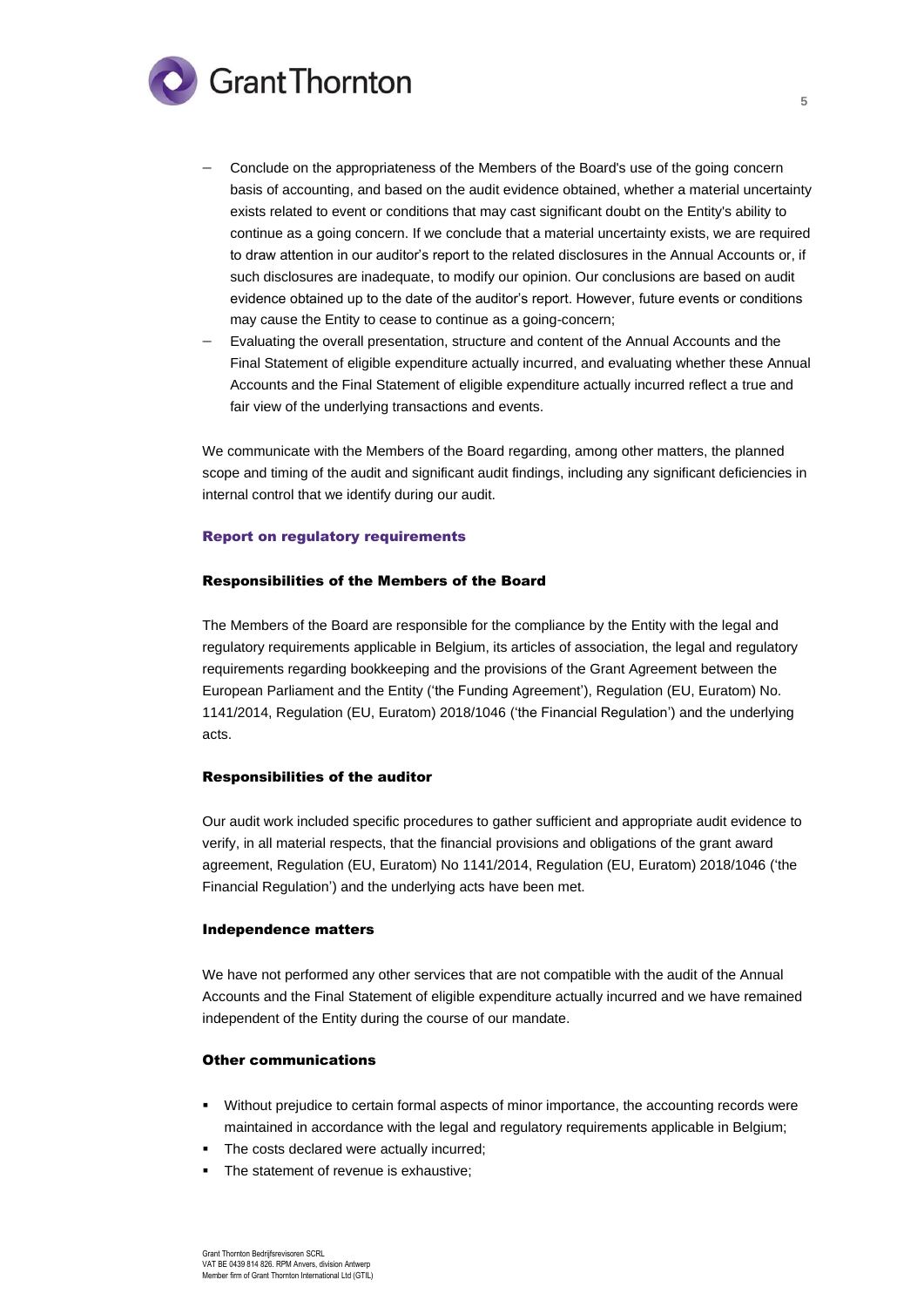

- The financial documents submitted by the entity to the European Parliament are consistent with the financial provisions of the Funding Agreement;
- The obligations arising from Regulation (EU, Euratom) No 1141/2014, in particular from Article 20 thereof, have been met;
- The obligations arising from the Funding Agreement, in particular from Article II.9 and Article II.19 thereof, have been met;
- Any surplus of Union funding is carried over to the next financial year and has been used in the first quarter of that financial year, pursuant to Article 222(7) of the Financial Regulation;
- Any surplus of own resources was transferred to the reserve;
- We were not yet provided with the financial statements prepared in accordance with the international accounting standards defined in article 2 of regulation (EC) No 1606/2002. The financial statements prepared in accordance with the international accounting standards will be subject to a separate audit opinion.

Vilvoorde, 13 June 2022

Grant Thornton Bedrijfsrevisoren SCRL Represented by

Digitally signed by Gunther Loits (Signature) DN: cn=Gunther Loits (Signature), c=BE Date: 2022.06.13 21:32:25 +02'00' Gunther Loits (Signature)

Gunther Loits Registered auditor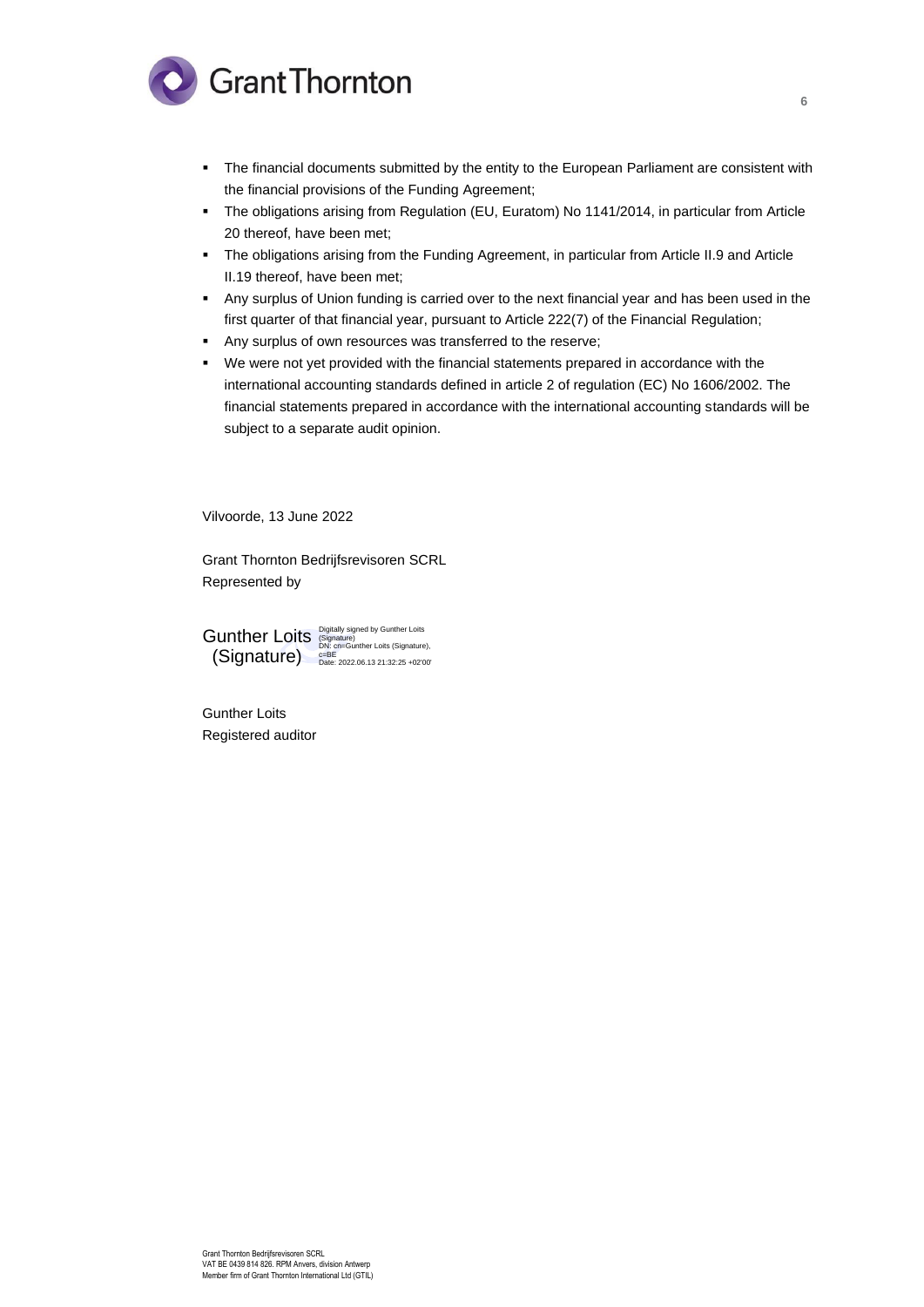

# **Annex 1: Annual accounts**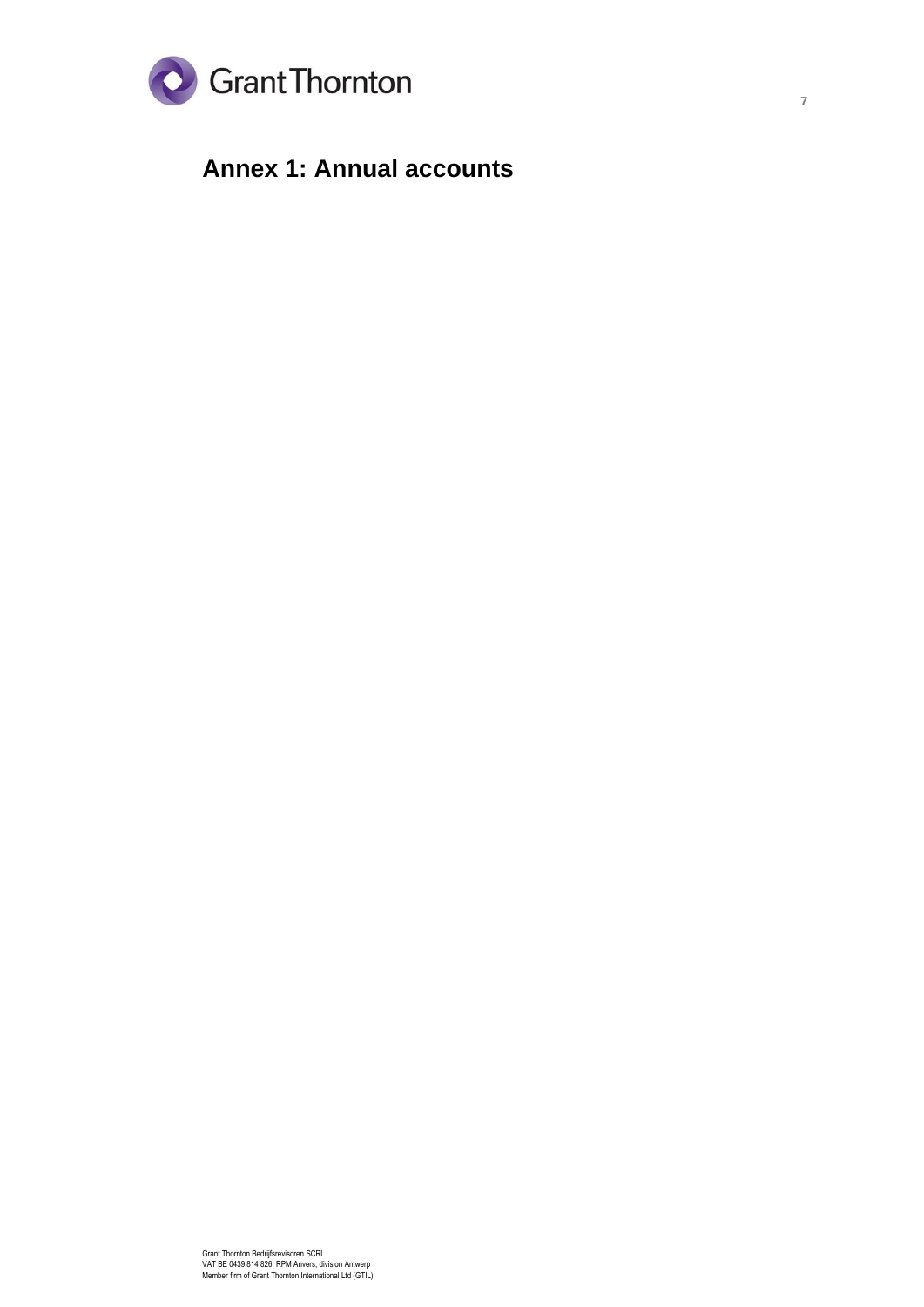# **COMPTES ANNUELS ET AUTRES DOCUMENTS** À DÉPOSER EN VERTU DU CODE DES SOCIÉTÉS ET DES ASSOCIATIONS

| DONNÉES D'IDENTIFICATION (à la date du dépôt) |  |  |
|-----------------------------------------------|--|--|
|                                               |  |  |

| Dénomination :<br><b>FONDATION EUROPEENNE D'ETUDES PROGRESSISTES</b><br>Forme juridique :<br><b>Fondation Politique Européenne</b> |  |                                                 |                  |                                       |                        |    |              |            |
|------------------------------------------------------------------------------------------------------------------------------------|--|-------------------------------------------------|------------------|---------------------------------------|------------------------|----|--------------|------------|
| Adresse :<br><b>Rue Montoyer</b>                                                                                                   |  |                                                 |                  |                                       | $N^{\circ}$ : 40       |    | Boîte:       |            |
| Code postal: 1000<br><b>Belgique</b><br>Pays:                                                                                      |  | Commune:                                        | <b>Bruxelles</b> |                                       |                        |    |              |            |
| Registre des personnes morales (RPM) - Tribunal de l'entreprise de<br>Adresse Internet:<br>Adresse e-mail:                         |  |                                                 |                  |                                       | Bruxelles, francophone |    |              |            |
|                                                                                                                                    |  |                                                 |                  |                                       | Numéro d'entreprise    |    | 0896.230.213 |            |
| Date du dépôt du document le plus récent mentionnant la date de publication des actes constitutif<br>et modificatif(s) des statuts |  |                                                 |                  |                                       |                        |    |              | 20-09-2018 |
| <b>COMPTES ANNUELS en</b>                                                                                                          |  | <b>EURO</b>                                     |                  | approuvés par l'assemblée générale du |                        |    | 09-06-2022   |            |
|                                                                                                                                    |  | et relatifs à l'exercice couvrant la période du |                  | 01-01-2021                            |                        | au | 31-12-2021   |            |
|                                                                                                                                    |  | Exercice précédent du                           |                  | 01-01-2020                            |                        | au | 31-12-2020   |            |

Les montants relatifs à l'exercice précédent sont identiques à ceux publiés antérieurement.

Numéros des sections du document normalisé non déposées parce que sans objet :

A-ASBL 6.2, A-ASBL 6.3, A-ASBL 6.5, A-ASBL 6.6, A-ASBL 7, A-ASBL 8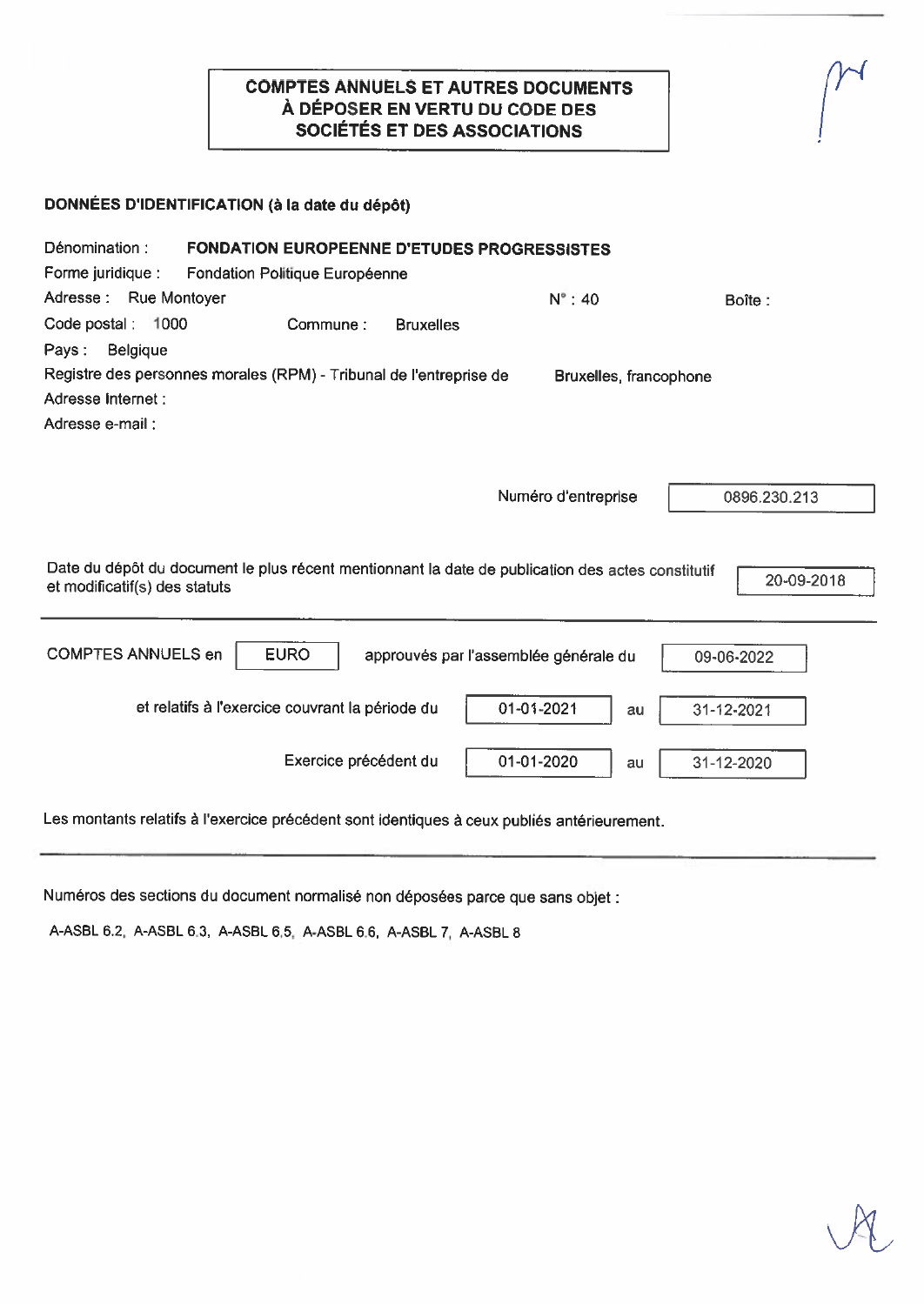# LISTE DES ADMINISTRATEURS ET COMMISSAIRES ET DÉCLARATION CONCERNANT UNE MISSION DE VÉRIFICATION OU DE REDRESSEMENT COMPLÉMENTAIRE

## **LISTE DES ADMINISTRATEURS ET COMMISSAIRES**

LISTE COMPLÈTE des nom, prénoms, profession, domicile (adresse, numéro, code postal et commune) et fonction au sein de l'association ou de la fondation

| <b>HOMS Alicia</b>                 |                 |                                                   |
|------------------------------------|-----------------|---------------------------------------------------|
| Rue Guimard 1012                   |                 |                                                   |
| 1040 Etterbeek                     |                 |                                                   |
|                                    |                 |                                                   |
| <b>BELGIQUE</b>                    |                 |                                                   |
| Début de mandat :                  | Fin de mandat : | Membre                                            |
| <b>BERVKENS Arjen</b>              |                 |                                                   |
|                                    |                 |                                                   |
| Leeghwaterplein 45                 |                 |                                                   |
| 2521 Den Haag                      |                 |                                                   |
| PAYS-BAS                           |                 |                                                   |
| Début de mandat : 2019-10-15       | Fin de mandat:  | Membre                                            |
| <b>BARON CRESPO Enrique</b>        |                 |                                                   |
| Martinez Campos 13                 |                 |                                                   |
|                                    |                 |                                                   |
| 28010 Madrid                       |                 |                                                   |
| <b>ESPAGNE</b>                     |                 |                                                   |
| Début de mandat : 2018-10-19       | Fin de mandat:  | Vice-président, Président du conseil scientifique |
| <b>GARCIA Iratxe</b>               |                 |                                                   |
| Rue Belliard 101                   |                 |                                                   |
| 1040 Etterbeek                     |                 |                                                   |
|                                    |                 |                                                   |
| <b>BELGIQUE</b>                    |                 |                                                   |
| Début de mandat :                  | Fin de mandat : | Membre                                            |
| <b>STOSTAD Jan-Erik</b>            |                 |                                                   |
| c/o Arbeiderpartiet Youngstorget 2 |                 |                                                   |
| 0181 Oslo                          |                 |                                                   |
| <b>NORVÈGE</b>                     |                 |                                                   |
|                                    |                 |                                                   |
| Début de mandat : 2017-06-28       | Fin de mandat : | Vice-président, Trésorier Membre                  |
| <b>AYRAULT Jean-Marc</b>           |                 |                                                   |
| Cité Malesherbes 19                |                 |                                                   |
| 75009 Paris                        |                 |                                                   |
|                                    |                 |                                                   |
| <b>FRANCE</b>                      |                 |                                                   |
| Début de mandat :                  | Fin de mandat : | Membre                                            |
| <b>BUFFAT Jean-Paul</b>            |                 |                                                   |
| Boulevard de l'Empereur 13         |                 |                                                   |
| 1000 Bruxelles                     |                 |                                                   |
| <b>BELGIQUE</b>                    |                 |                                                   |
| Début de mandat :                  | Fin de mandat : | Membre                                            |
|                                    |                 |                                                   |
| <b>ANDOR Laszlo</b>                |                 |                                                   |
| Rue Montoyer 40                    |                 |                                                   |
| 1000 Bruxelles                     |                 |                                                   |
| <b>BELGIQUE</b>                    |                 |                                                   |
| Début de mandat : 2019-06-30       | Fin de mandat : | Secrétaire Général                                |
| <b>RODRIGUES Maria Joao</b>        |                 |                                                   |
| Rue Montoyer 40                    |                 |                                                   |
| 1000 Bruxelles                     |                 |                                                   |
| <b>BELGIQUE</b>                    |                 |                                                   |
| Début de mandat :                  | Fin de mandat : | Président du Conseil d'Administration             |
|                                    |                 |                                                   |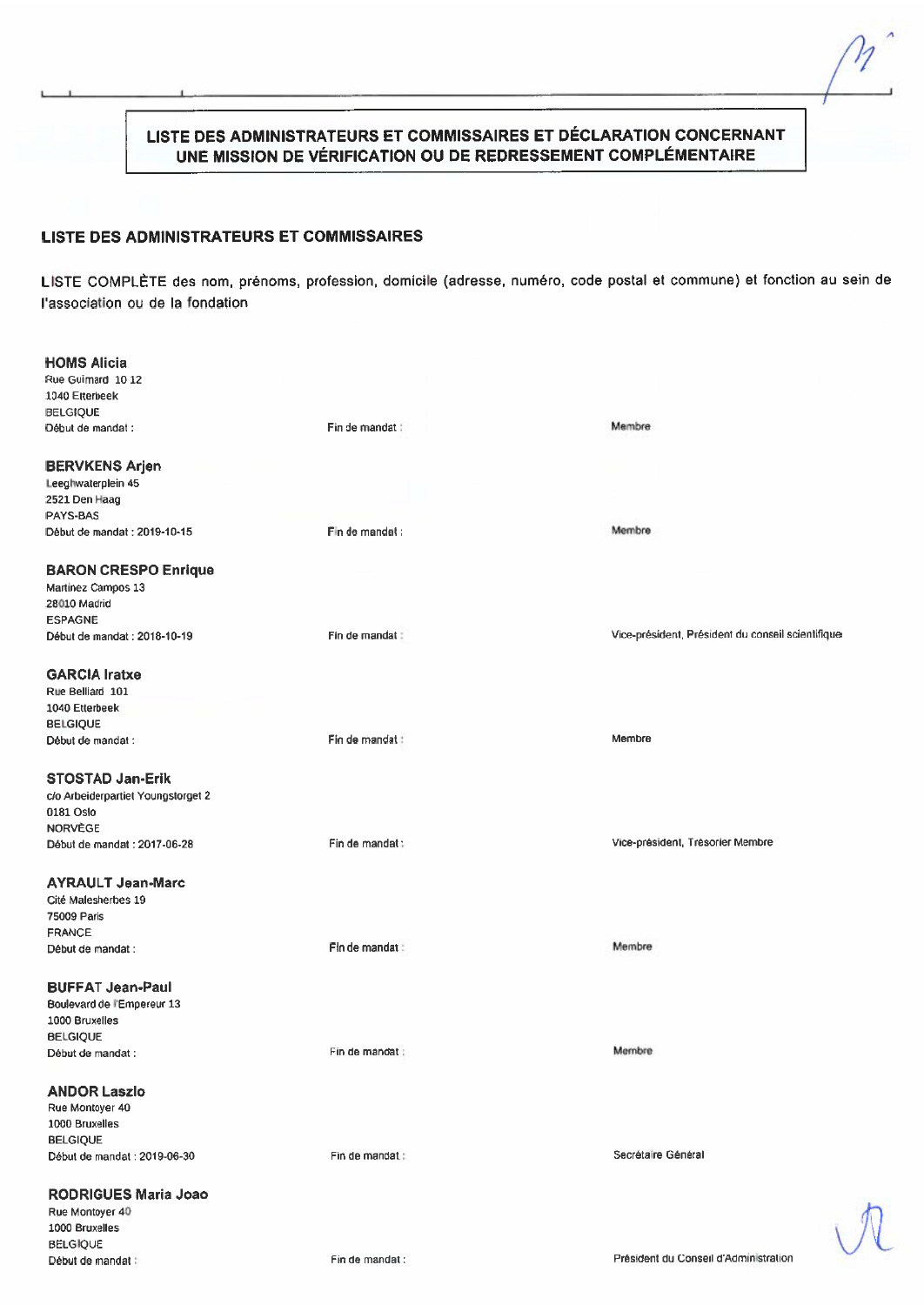#### **MALTSCHNIG Maria** Khlesiplatz 61 1120 Vienna **AUTRICHE** Début de mandat : Fin de mandat : Membre **KLEVA KEKUS Mojca** Trubarjeva 79 1000 Ljubljana **SLOVÉNIE** Début de mandat : Fin de mandat: Membre **STANISHEV Sergei** Rue Guimard 10 1040 Etterbeek **BELGIQUE** Début de mandat : Fin de mandat : Vice-président du Conseil d'Administration **OPTENHOEGEL Uwe** Hiroshimastrasse 17 10785 Berlin ALLEMAGNE Début de mandat : Fin de mandat : Vice-président du Conseil d'Administration **GURMAI Zita**

Huvosvolgyi ut 6 1021 Budapest **HONGRIE** Début de mandat :

Fin de mandat :

Vice-président du Conseil d'Administration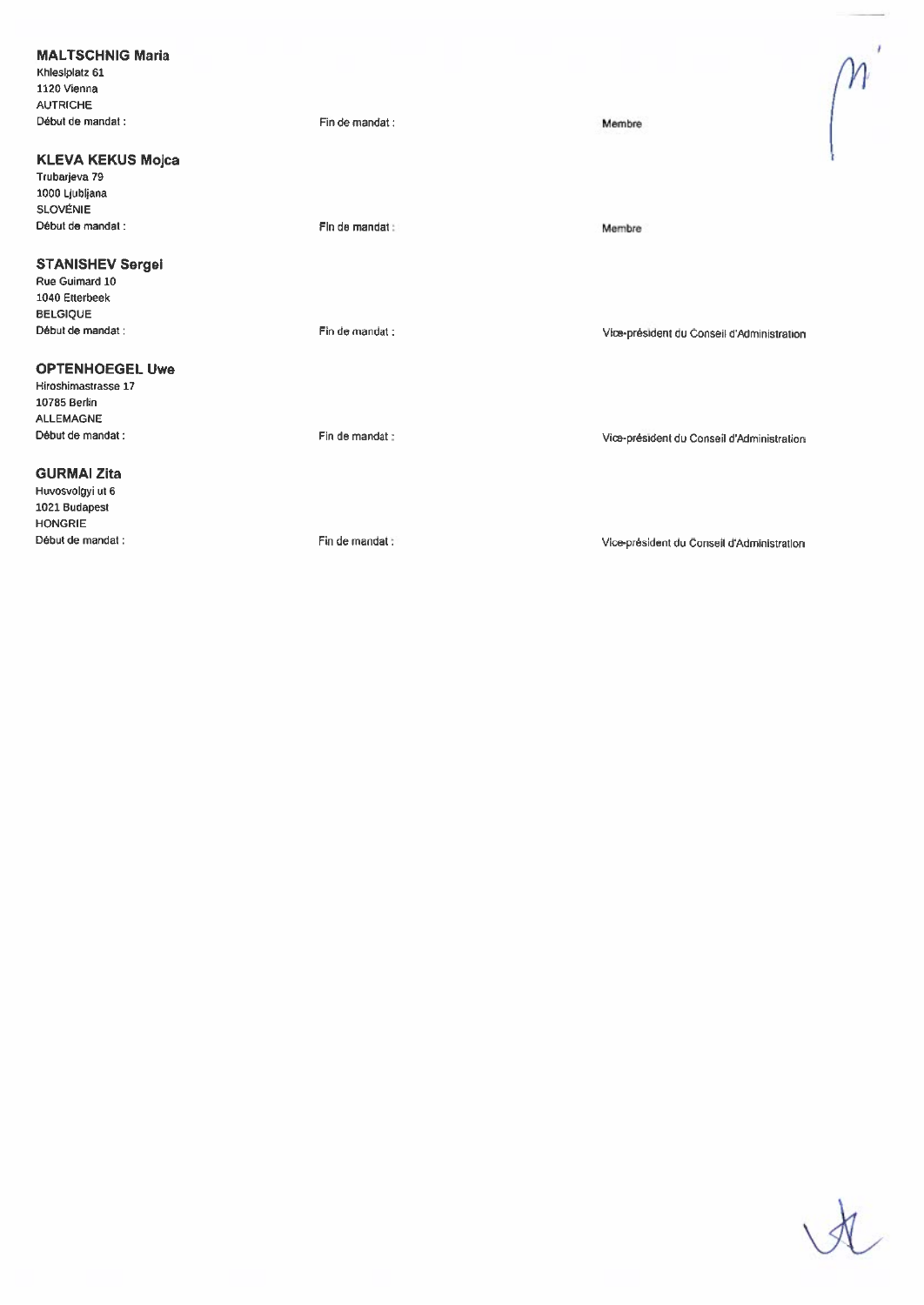# MISSION DE VÉRIFICATION OU DE REDRESSEMENT

Mentions facultatives:

- dans le cas où des comptes annuels ont été vérifiés ou redressés par un expert-comptable externe ou par un réviseur d'entreprises qui n'est pas le commissaire, peuvent être mentionnés ci-après: les nom, prénoms, profession et domicile de chaque expert-comptable externe ou réviseur d'entreprises et son numéro de membre auprès de son Institut ainsi que la nature de sa mission:

- A. La tenue des comptes de l'association ou de la fondation,
- B. L'établissement des comptes annuels,
- C. La vérification des comptes annuels et/ou
- D. Le redressement des comptes annuels.

- si des missions visées sous A. ou sous B. ont été accomplies par des comptables agréés ou par des comptables-fiscalistes agréés, peuvent être mentionnés ci-après: les nom, prénoms, profession et domicile de chaque comptable agréé ou comptable-fiscaliste agréé et son numéro de membre auprès de l'institut Professionnel des Comptables et Fiscalistes agréés ainsi que la nature de sa mission.

| Nom, prénoms, profession, domicile | Numéro de membre | Nature de la mission (A, B, C<br>et/ou D) |
|------------------------------------|------------------|-------------------------------------------|
|                                    |                  |                                           |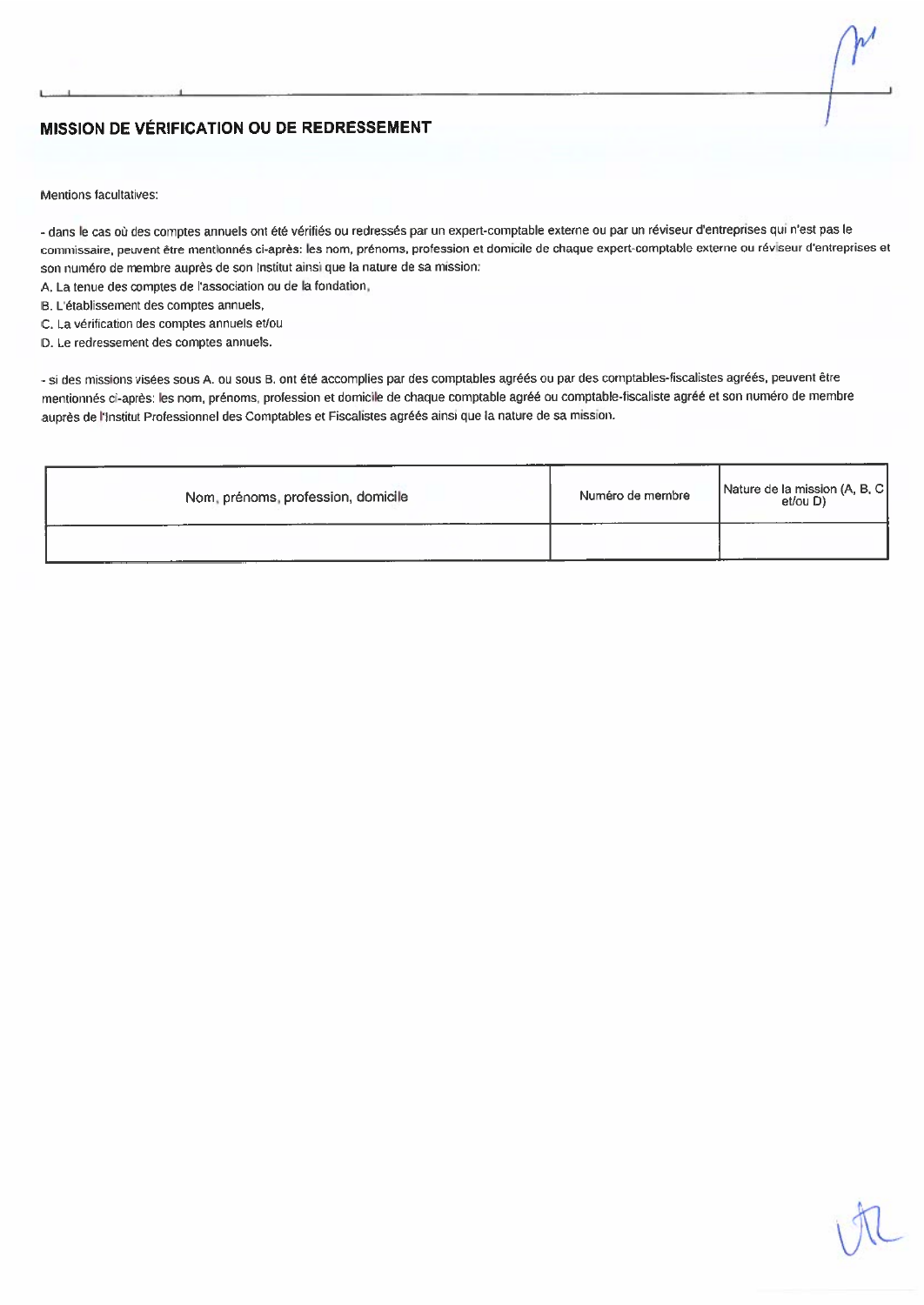# **BILAN APRÈS RÉPARTITION**

|                                             | Ann.  | Codes | Exercice  | Exercice précédent |
|---------------------------------------------|-------|-------|-----------|--------------------|
| <b>ACTIF</b>                                |       |       |           |                    |
| <b>FRAIS D'ÉTABLISSEMENT</b>                |       | 20    |           |                    |
| <b>ACTIFS IMMOBILISÉS</b>                   |       | 21/28 | 1.309.545 | 1.209.480          |
| Immobilisations incorporelles               | 6.1.1 | 21    | 244.201   | 14.552             |
| Immobilisations corporelles                 | 6.1.2 | 22/27 | 982.763   | 1.047.937          |
| Terrains et constructions                   |       | 22    |           |                    |
| Installations, machines et outiliage        |       | 23    | 129.196   | 160,560            |
| Mobilier et matériel roulant                |       | 24    | 14.010    | 17.378             |
| Location-financement et droits similaires   |       | 25    |           |                    |
| Autres immobilisations corporelles          |       | 26    | 839.557   | 869.999            |
| Immobilisations en cours et acomptes versés |       | 27    |           |                    |
| Immobilisations financières                 | 6.1.3 | 28    | 82.581    | 146.991            |
| <b>ACTIFS CIRCULANTS</b>                    |       | 29/58 | 840.327   | 950.289            |
| Créances à plus d'un an                     |       | 29    |           |                    |
| Créances commerciales                       |       | 290   |           |                    |
| Autres créances                             |       | 291   |           |                    |
| Stocks et commandes en cours d'exécution    |       | 3     |           |                    |
| <b>Stocks</b>                               |       | 30/36 |           |                    |
| Commandes en cours d'exécution              |       | 37    |           |                    |
| Créances à un an au plus                    |       | 40/41 | 388.750   | 538.363            |
| Créances commerciales                       |       | 40    | 388,609   | 508.551            |
| Autres créances                             |       | 41    | 141       | 29.812             |
| Placements de trésorerie                    |       | 50/53 |           |                    |
| <b>Valeurs disponibles</b>                  |       | 54/58 | 276.906   | 154.814            |
| Comptes de régularisation                   |       | 490/1 | 174.671   | 257.112            |
| <b>TOTAL DE L'ACTIF</b>                     |       | 20/58 | 2.149.872 | 2.159.769          |

M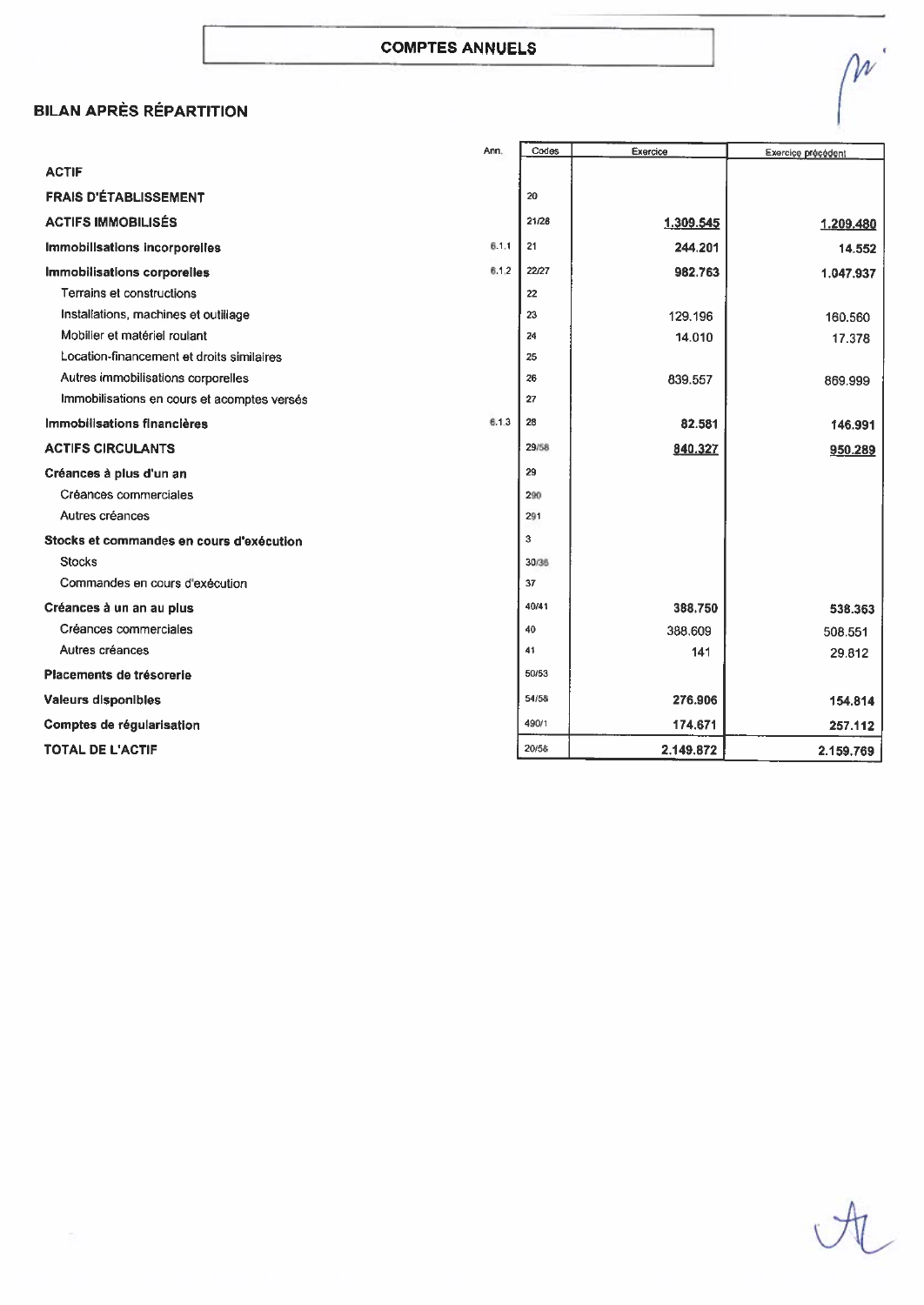|                                                             | Ann.      | Codes       | Exercice  | <b>Exercice precedent</b> |
|-------------------------------------------------------------|-----------|-------------|-----------|---------------------------|
| <b>PASSIF</b>                                               |           |             |           |                           |
|                                                             |           | 10/15       | 4.060     | $-52.232$                 |
| <b>FONDS SOCIAL</b>                                         | 6.2       | 10          |           |                           |
| Fonds de l'association ou de la fondation                   |           |             |           |                           |
| Plus-values de réévaluation                                 |           | 12          |           |                           |
| Fonds affectés et autres réserves                           | 62        | 13          |           |                           |
| Bénéfice (Perte) reporté(e)                                 | $(*)$ (-) | 14          | $-4.060$  | $-52.232$                 |
| Subsides en capital                                         |           | 15          |           |                           |
| PROVISIONS ET IMPÔTS DIFFÉRÉS                               | 6.2       | 16          |           |                           |
| Provisions pour risques et charges                          |           | 160/5       |           |                           |
| Pensions et obligations similaires                          |           | 160         |           |                           |
| Charges fiscales                                            |           | 161         |           |                           |
| Grosses réparations et gros entretien                       |           | 162         |           |                           |
| Obligations environnementales                               |           | 163         |           |                           |
| Autres risques et charges                                   |           | 164/5       |           |                           |
| Provisions pour subsides et legs à rembourser et pour dons  |           | 167         |           |                           |
| avec drolt de reprise                                       |           |             |           |                           |
| Impôts différés                                             |           | 168         |           |                           |
| <b>DETTES</b>                                               |           | 17/49       | 2.153.932 | 2.212.001                 |
| Dettes à plus d'un an                                       | 6.3       | 17          |           |                           |
| Dettes financières                                          |           | 170/4       |           |                           |
| Etablissements de crédit, dettes de location-financement et |           | 172/3       |           |                           |
| assimilées                                                  |           |             |           |                           |
| Autres emprunts                                             |           | 174/0       |           |                           |
| Dettes commerciales                                         |           | 175         |           |                           |
| Acomptes sur commandes                                      |           | 176         |           |                           |
| Autres dettes                                               |           | 178/9       |           |                           |
| Dettes à un an au plus                                      | 6.3       | 42/48       | 834.046   | 1.404.204                 |
| Dettes à plus d'un an échéant dans l'année                  |           | 42          |           |                           |
| Dettes financières                                          |           | 43          |           | 200.000                   |
| Etablissements de crédit                                    |           | 430/8       |           | 200.000                   |
| Autres emprunts                                             |           | 439         | 440.561   |                           |
| Dettes commerciales                                         |           | 44<br>440/4 | 440.561   | 850.522<br>850.522        |
| Fournisseurs                                                |           | 441         |           |                           |
| Effets à payer                                              |           | 46          |           |                           |
| Acomptes sur commandes                                      |           | 45          | 321,250   | 263.303                   |
| Dettes fiscales, salariales et sociales                     |           | 450/3       | 59.712    | 41.299                    |
| Impôts<br>Rémunérations et charges sociales                 |           | 454/9       | 261.538   | 222.004                   |
| Autres dettes                                               |           | 48          | 72,235    | 90.379                    |
|                                                             |           | 492/3       | 1.319.886 | 807.797                   |
| Comptes de régularisation<br><b>TOTAL DU PASSIF</b>         |           | 10/49       | 2.149.872 | 2.159.769                 |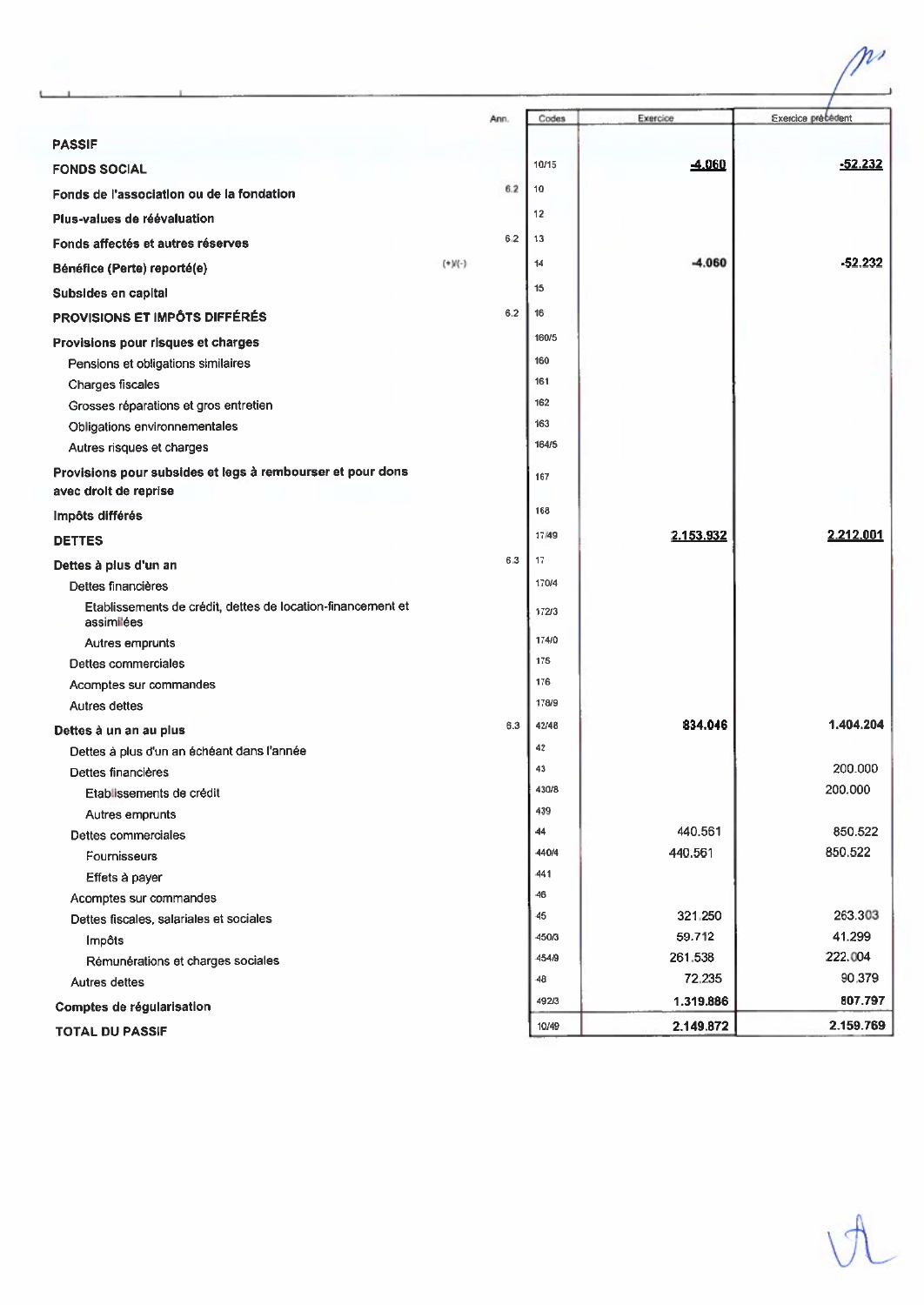# **COMPTE DE RÉSULTATS**

|                                                                                                                           |                                      | Ann. | Codes      | Exercice  |                   |
|---------------------------------------------------------------------------------------------------------------------------|--------------------------------------|------|------------|-----------|-------------------|
| Produits et charges d'exploitation                                                                                        |                                      |      |            |           | Exercice récédent |
| Marge brute d'exploitation                                                                                                | $(+)$ (-)                            |      | 9900       | 2.390.661 | 2.098.811         |
| Dont: produits d'exploitation non récurrents                                                                              |                                      |      | <b>76A</b> |           |                   |
| Chiffre d'affaires                                                                                                        |                                      |      | 70         |           |                   |
| Cotisations, dons, legs et subsides                                                                                       |                                      |      | 73         |           |                   |
| Approvisionnements, marchandises, services et biens divers                                                                |                                      |      | 60/61      |           |                   |
| Rémunérations, charges sociales et pensions                                                                               | $(+)$ /(-)                           |      | 62         | 2.104.233 | 1.927.002         |
| Amortissements et réductions de valeur sur frais<br>d'établissement, sur immobilisations incorporelles et corporelles     |                                      |      | 630        | 177.457   | 88.828            |
| Réductions de valeur sur stocks, sur commandes en cours<br>d'exécution et sur créances commerciales: dotations (reprises) | $(+)$ /(-)                           |      | 631/4      |           |                   |
| Provisions pour risques et charges: dotations (utilisations et<br>reprises)                                               | $(*)$ (-)                            |      | 635/9      | 23,800    | 34,248            |
| Autres charges d'exploitation                                                                                             |                                      |      | 640/8      |           |                   |
| Charges d'exploitation portées à l'actif au titre de frais de<br>restructuration                                          | $(\cdot)$                            |      | 649        |           |                   |
| Charges d'exploitation non récurrentes                                                                                    |                                      |      | 66A        | 25.173    | 493               |
| Bénéfice (Perte) d'exploitation                                                                                           | $(+)$ W - $)$                        |      | 9901       | 59.998    | 48.240            |
| <b>Produits financiers</b>                                                                                                |                                      | 6.4  | 75/76B     | 8         | 58                |
| Produits financiers récurrents                                                                                            |                                      |      | 75         | 8         | 58                |
| Produits financiers non recurrents                                                                                        |                                      |      | 768        |           |                   |
| <b>Charges financières</b>                                                                                                |                                      | 6.4  | 65/66B     | 11.834    | 12.707            |
| Charges financières récurrentes                                                                                           |                                      |      | 65         | 11.834    | 12.707            |
| Charges financières non récurrentes                                                                                       |                                      |      | 66B        |           |                   |
| Bénéfice (Perte) de l'exercice avant Impôts                                                                               | $(+)$ <sup>(+</sup> ) <sup>(-)</sup> |      | 9903       | 48.172    | 35.591            |
| Prélèvement sur les impôts différés                                                                                       |                                      |      | 780        |           |                   |
| Transfert aux impôts différés                                                                                             |                                      |      | 680        |           |                   |
| Impôts sur le résultat                                                                                                    | $(+1)(-)$                            |      | 67/77      |           |                   |
| Bénéfice (Perte) de l'exercice                                                                                            | $(+)$ <sup>(-)</sup>                 |      | 9904       | 48.172    | 35.591            |
| Prélèvement sur les réserves immunisées                                                                                   |                                      |      | 789        |           |                   |
| Transfert aux réserves Immunisées                                                                                         |                                      |      | 689        |           |                   |
| Bénéfice (Perte) de l'exercice à affecter                                                                                 | $(+)$ V(-)                           |      | 9905       | 48.172    | 35.591            |

 $\gamma_{\!\nu}$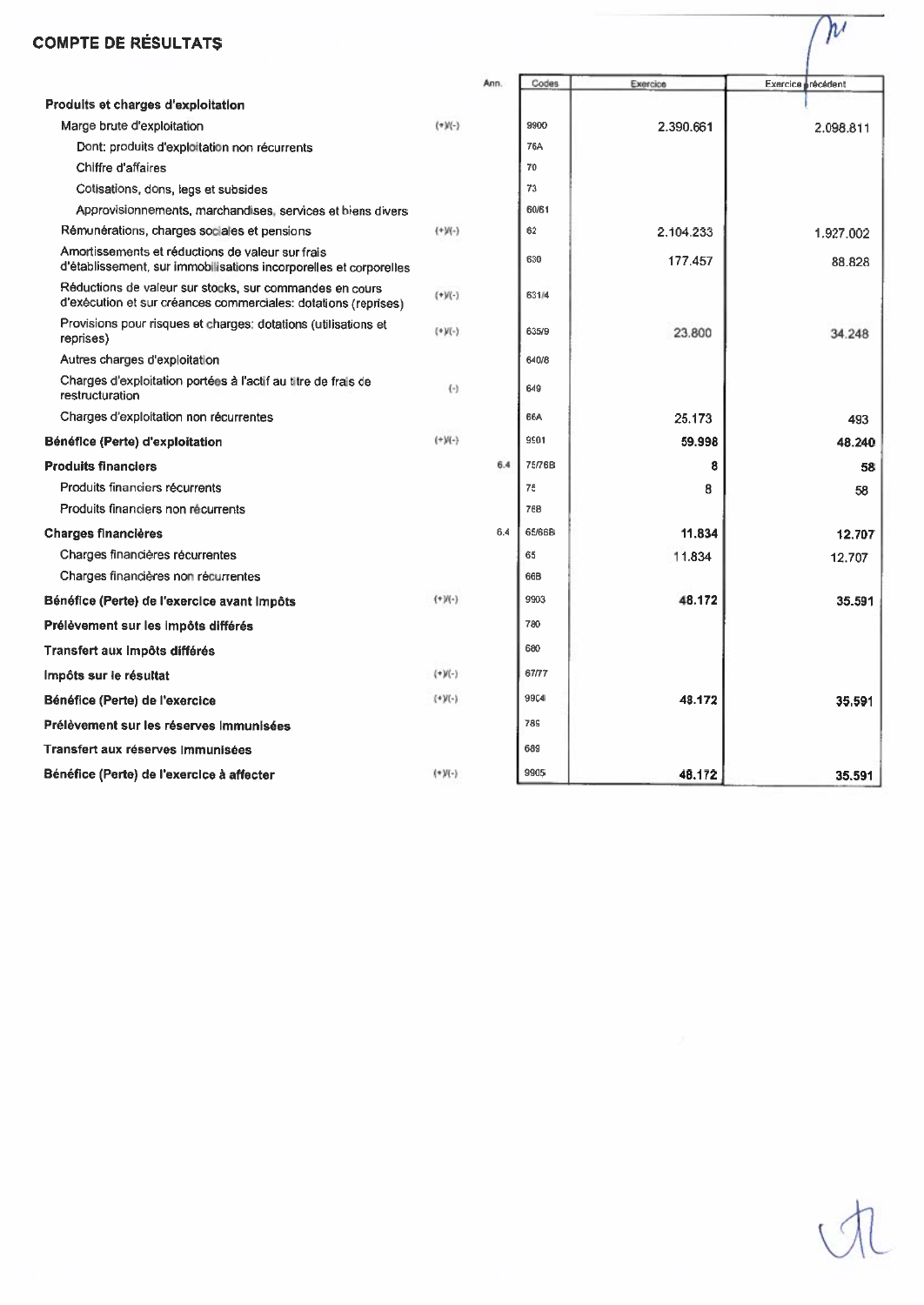┯

Ξ

# AFFECTATIONS ET PRÉLÈVEMENTS

|                                                                                   |              | Codes      | <b>Exercice</b> | <b>Exercice precedent</b> |
|-----------------------------------------------------------------------------------|--------------|------------|-----------------|---------------------------|
| Bénéfice (Perte) à affecter                                                       | $(*)(-)$     | 9906       | $-4.060$        | $-133.359$                |
| Bénéfice (Perte) de l'exercice à affecter                                         | $(+)(-)$     | (9905)     | 48.172          | 35.591                    |
| Bénéfice (Perte) reporté(e) de l'exercice précédent                               | $(+)(\cdot)$ | <b>14P</b> | $-52.232$       | $-168.950$                |
| Prélèvement sur les capitaux propres: fonds, fonds affectés et autres<br>réserves |              | 791        |                 | 81.127                    |
| Affectation aux fonds affectés et autres réserves                                 |              | 691        |                 |                           |
| Bénéfice (Perte) à reporter                                                       | $(+)(-)$     | (14)       | $-4.060$        | $-52.232$                 |
|                                                                                   |              |            |                 |                           |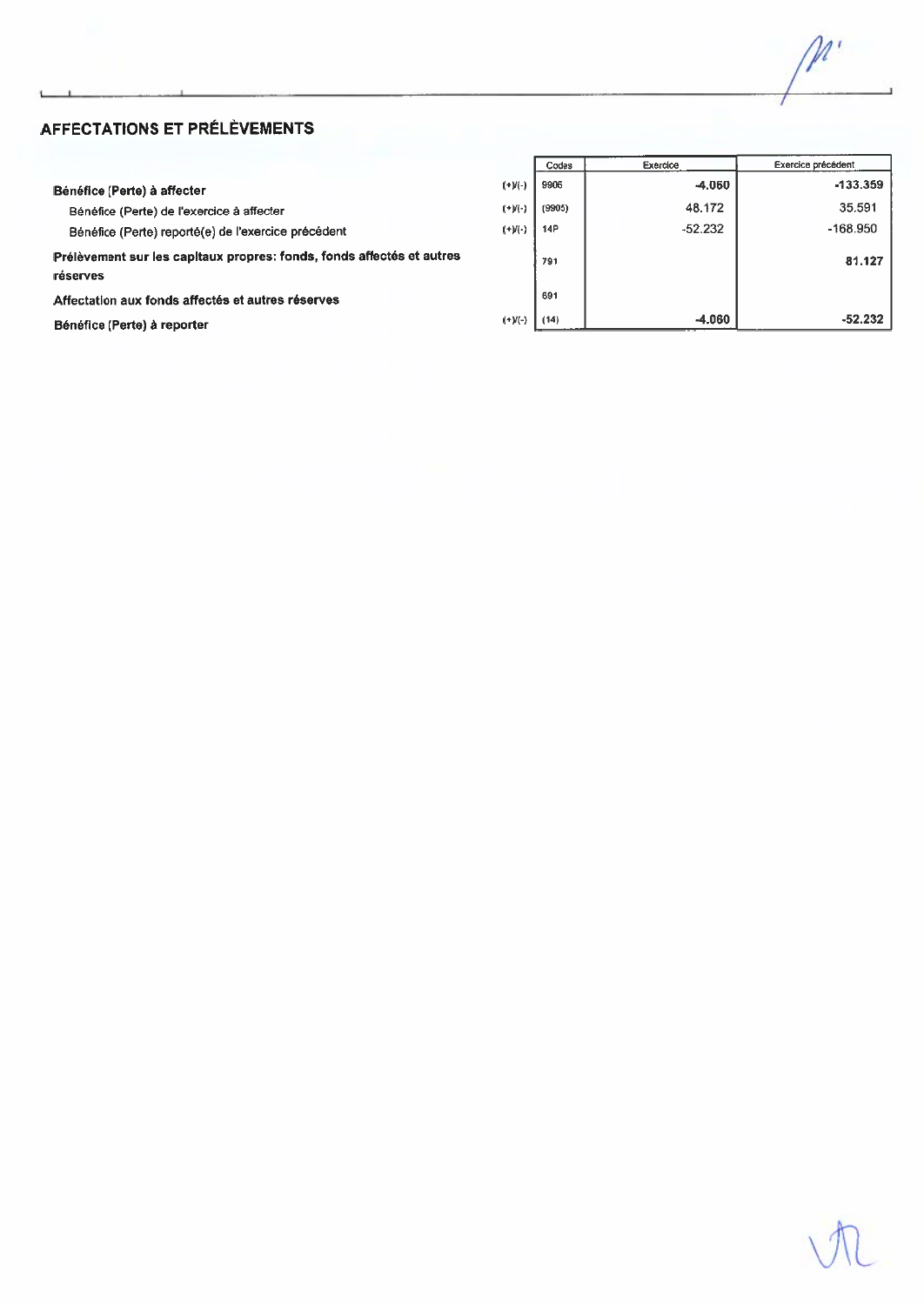# **ANNEXE**

# **ETAT DES IMMOBILISATIONS**

|                                                               |               | Codes | Exercice          | Exercice précédent |
|---------------------------------------------------------------|---------------|-------|-------------------|--------------------|
| <b>IMMOBILISATIONS INCORPORELLES</b>                          |               |       |                   |                    |
| Valeur d'acquisition au terme de l'exercice                   |               | 8059P | <b>XXXXXXXXXX</b> | 49.332             |
| Mutations de l'exercice                                       |               |       |                   |                    |
| Acquisitions, y compris la production immobilisée             |               | 8029  | 254.569           |                    |
| Cessions et désaffectations                                   |               | 8039  |                   |                    |
| Transferts d'une rubrique à une autre                         | $(+)$ / $(-)$ | 8049  |                   |                    |
| Valeur d'acquisition au terme de l'exercice                   |               | 8059  | 303.901           |                    |
| Amortissements et réductions de valeur au terme de l'exercice |               | 8129P | <b>XXXXXXXXXX</b> | 34.780             |
| <b>Mutations de l'exercice</b>                                |               |       |                   |                    |
| Actés                                                         |               | 8079  | 24.920            |                    |
| Repris                                                        |               | 8089  |                   |                    |
| Acquis de tiers                                               |               | 8099  |                   |                    |
| Annulés à la suite de cessions et désaffectations             |               | 8109  |                   |                    |
| Transférés d'une rubrique à une autre                         | $(+)(-)$      | 8119  |                   |                    |
| Amortissements et réductions de valeur au terme de l'exercice |               | 8129  | 59.700            |                    |
| <b>VALEUR COMPTABLE NETTE AU TERME DE L'EXERCICE</b>          |               | (21)  | 244.201           |                    |

W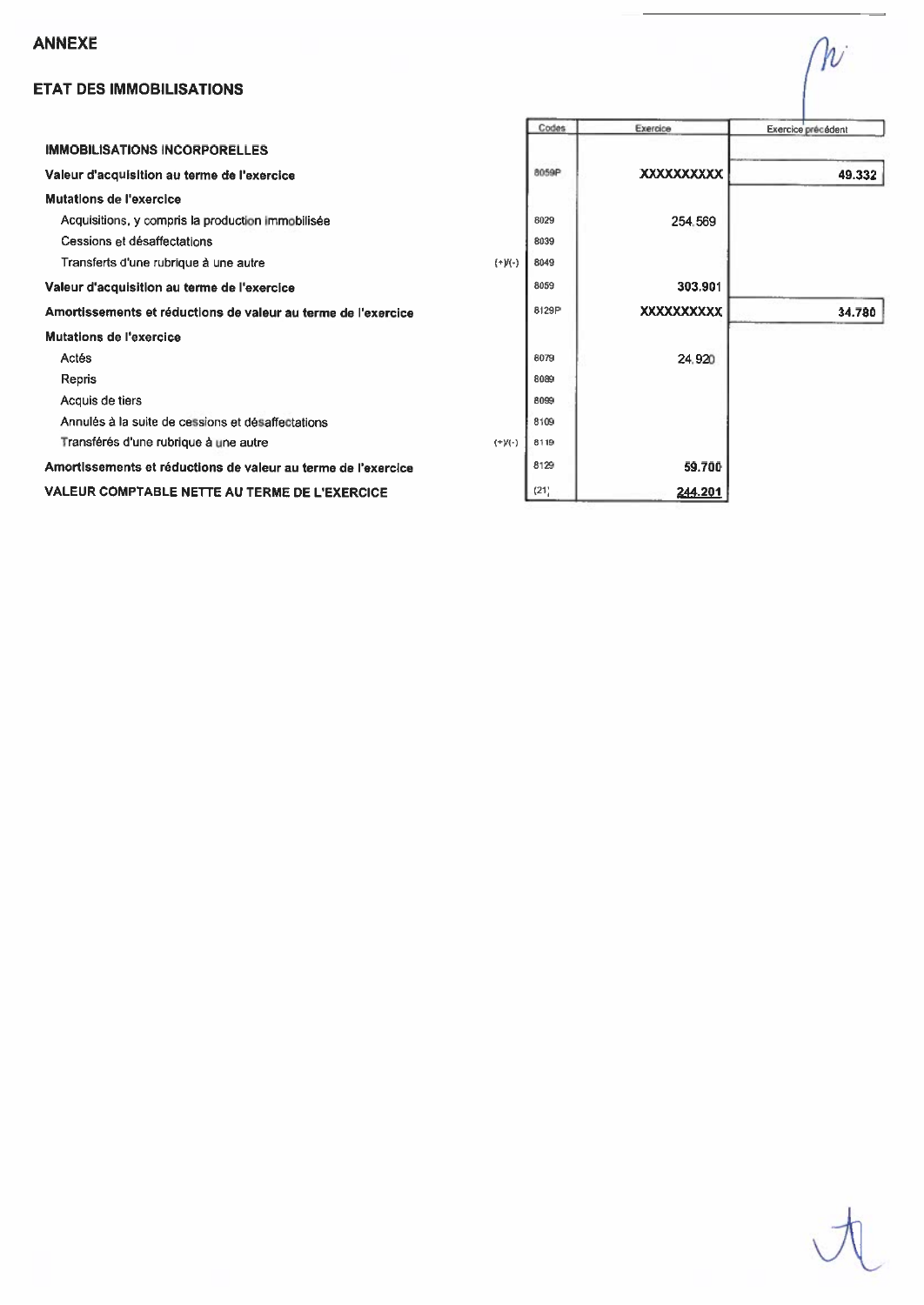|                                                                   |            | Codes   | Exercice          | Éxercice précédent |
|-------------------------------------------------------------------|------------|---------|-------------------|--------------------|
| <b>IMMOBILISATIONS CORPORELLES</b>                                |            |         |                   |                    |
| Valeur d'acquisition au terme de l'exercice                       |            | 8199P   | <b>XXXXXXXXXX</b> | 1.303.472          |
| <b>Mutations de l'exercice</b>                                    |            |         |                   |                    |
| Acquisitions, y compris la production immobilisée                 |            | 8169    | 87.363            |                    |
| Cessions et désaffectations                                       |            | 8179    |                   |                    |
| Transferts d'une rubrique à une autre                             | $(+1)(-)$  | 8189    |                   |                    |
| Valeur d'acquisition au terme de l'exercice                       |            | 8199    | 1.390.835         |                    |
| Plus-values au terme de l'exercice                                |            | 8259P   | <b>XXXXXXXXXX</b> |                    |
| Mutations de l'exercice                                           |            |         |                   |                    |
| Actées                                                            |            | 8219    |                   |                    |
| Acquises de tiers                                                 |            | 8229    |                   |                    |
| Annulées                                                          |            | 8239    |                   |                    |
| Transférées d'une rubrique à une autre                            | $(+1)(-)$  | 8249    |                   |                    |
| Plus-values au terme de l'exercice                                |            | 8259    |                   |                    |
| Amortissements et réductions de valeur au terme de l'exercice     |            | 8329P   | <b>XXXXXXXXXX</b> | 255.535            |
| Mutations de l'exercice                                           |            |         |                   |                    |
| Actés                                                             |            | 8279    | 152.537           |                    |
| Repris                                                            |            | 8289    |                   |                    |
| Acquis de tiers                                                   |            | 8299    |                   |                    |
| Annulés à la suite de cessions et désaffectations                 |            | 8309    |                   |                    |
| Transférés d'une rubrique à une autre                             | $(+)$ /(-) | 8319    |                   |                    |
| Amortissements et réductions de valeur au terme de l'exercice     |            | 8329    | 408.072           |                    |
| VALEUR COMPTABLE NETTE AU TERME DE L'EXERCICE                     |            | (22/27) | 982.763           |                    |
| <b>DONT</b>                                                       |            |         |                   |                    |
| Appartenant à l'association ou à la fondation en pleine propriété |            | 8349    |                   |                    |

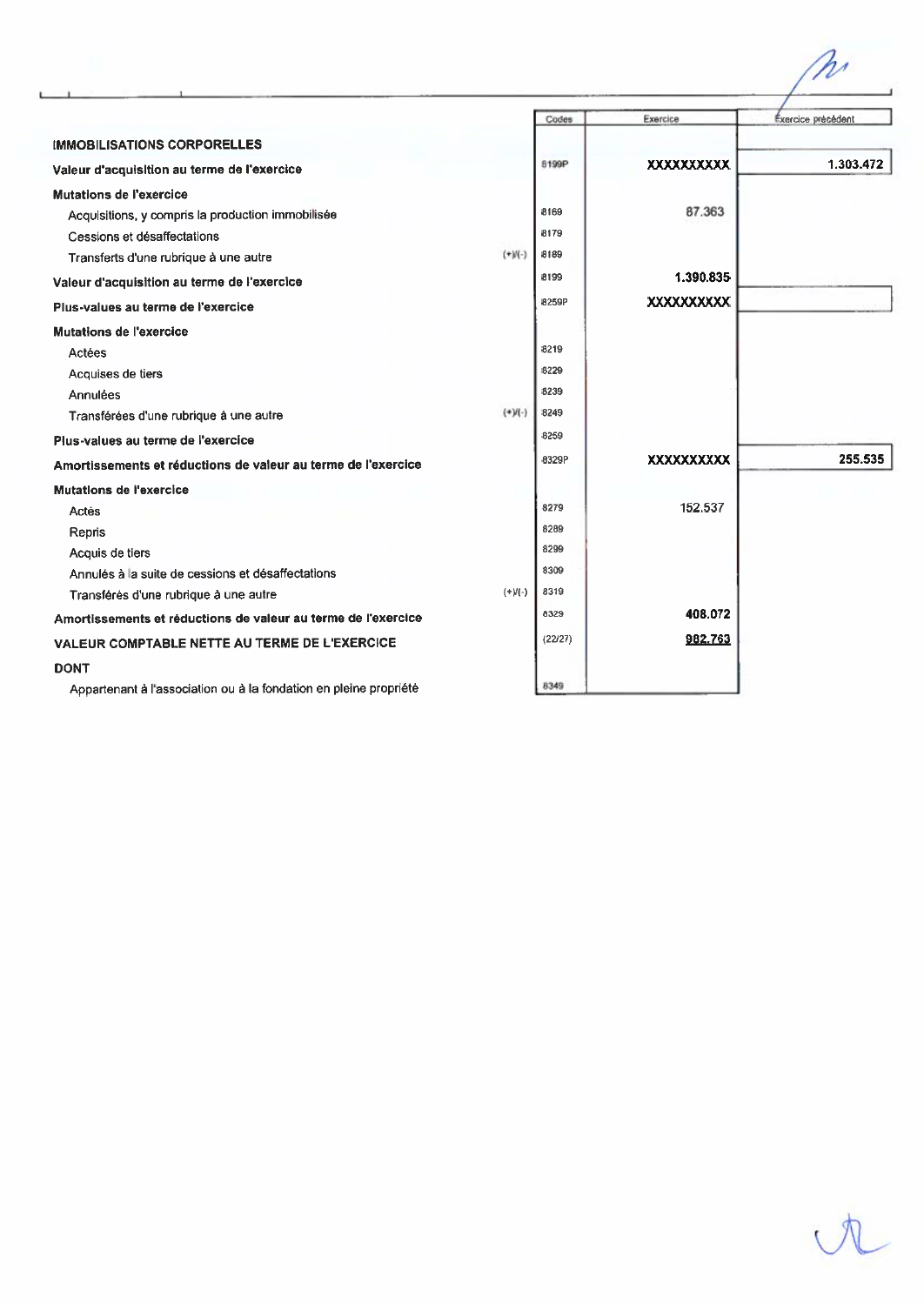|                                               |            | Codes | Exercice           | Exercice précédent |
|-----------------------------------------------|------------|-------|--------------------|--------------------|
| <b>IMMOBILISATIONS FINANCIERES</b>            |            |       |                    |                    |
| Valeur d'acquisition au terme de l'exercice   |            | 8395P | <b>XXXXXXXXXX</b>  | 146.991            |
| <b>Mutations de l'exercice</b>                |            |       |                    |                    |
| Acquisitions                                  |            | 8365  |                    |                    |
| Cessions et retraits                          |            | 8375  | 64.410             |                    |
| Transferts d'une rubrique à une autre         | $(+)(-)$   | 8385  |                    |                    |
| Autres mutations                              | $(+)(-)$   | 8386  |                    |                    |
| Valeur d'acquisition au terme de l'exercice   |            | 8395  | 82.581             |                    |
| Plus-values au terme de l'exercice            |            | 8455P | <b>XXXXXXXXXXX</b> |                    |
| Mutations de l'exercice                       |            |       |                    |                    |
| Actées                                        |            | 8415  |                    |                    |
| Acquises de tiers                             |            | 8425  |                    |                    |
| Annulées                                      |            | 8435  |                    |                    |
| Transférées d'une rubrique à une autre        | $(+)(-)$   | 8445  |                    |                    |
| Plus-values au terme de l'exercice            |            | 8455  |                    |                    |
| Réductions de valeur au terme de l'exercice   |            | 8525P | <b>XXXXXXXXXX</b>  |                    |
| <b>Mutations de l'exercice</b>                |            |       |                    |                    |
| Actées                                        |            | 8475  |                    |                    |
| Reprises                                      |            | 8485  |                    |                    |
| Acquises de tiers                             |            | 8495  |                    |                    |
| Annulées à la suite de cessions et retraits   |            | 8505  |                    |                    |
| Transférées d'une rubrique à une autre        | $(+)$ /(-) | 8515  |                    |                    |
| Réductions de valeur au terme de l'exercice   |            | 8525  |                    |                    |
| Montants non appelés au terme de l'exercice   |            | 8555P | <b>XXXXXXXXXXX</b> |                    |
| <b>Mutations de l'exercice</b>                | $(+)(-)$   | 8545  |                    |                    |
| Montants non appelés au terme de l'exercice   |            | 8555  |                    |                    |
| VALEUR COMPTABLE NETTE AU TERME DE L'EXERCICE |            | (28)  | 82.581             |                    |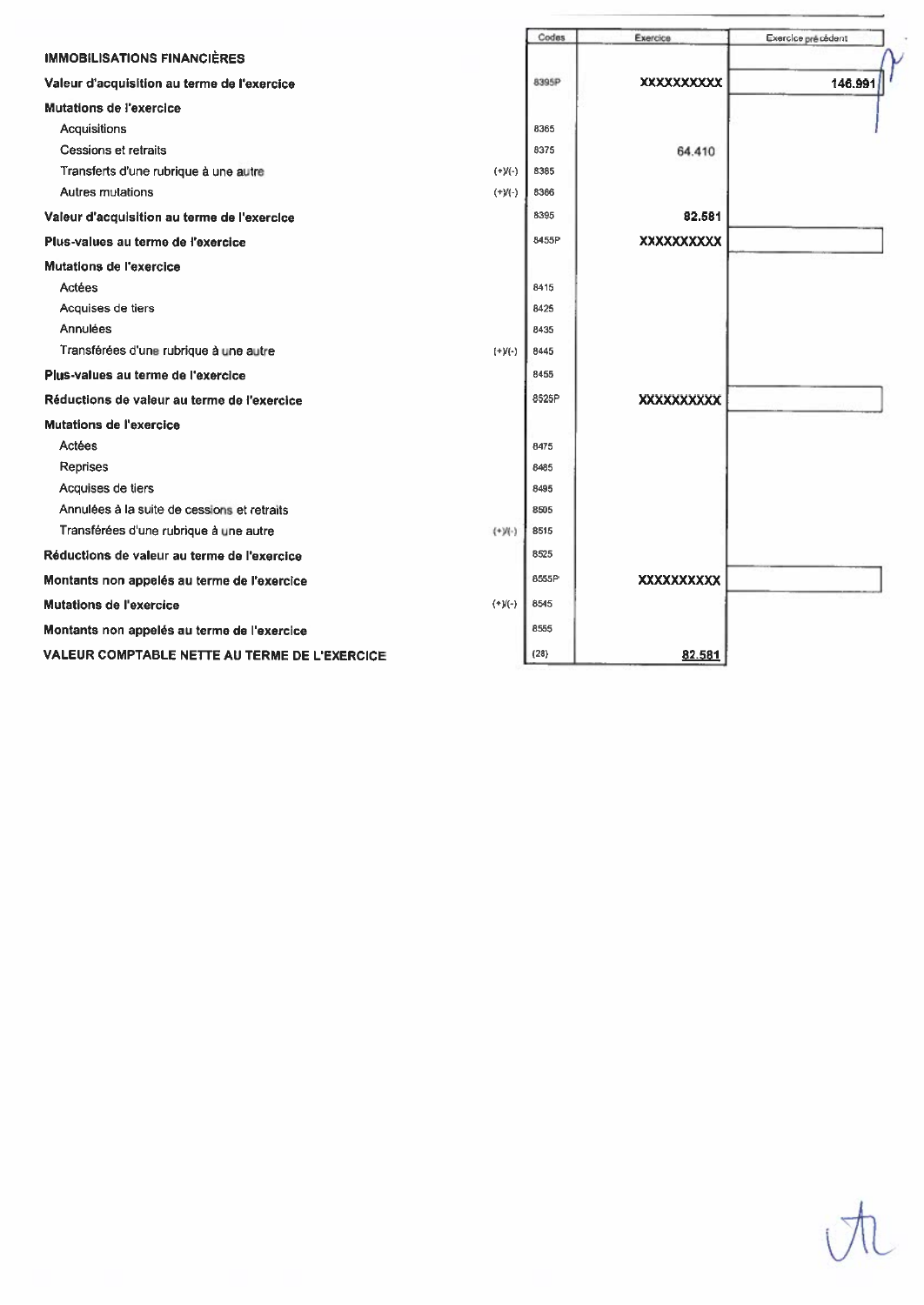## **RÉSULTATS**

## **PERSONNEL**

Travailleurs pour lesquels l'association ou la fondation a introduit une déclaration DIMONA ou qui sont inscrits au registre général du personnel Effectif moyen du personnel calculé en équivalents temps plein

PRODUITS ET CHARGES DE TAILLE OU D'INCIDENCE EXCEPTIONNELLE

## Produits non récurrents

Produits d'exploitation non récurrents Produits financiers non récurrents **Charges non récurrentes** Charges d'exploitation non récurrentes

Charges financières non récurrentes

## **RÉSULTATS FINANCIERS**

Intérêts portés à l'actif

| Codes | Exercice | Exercice précédent |
|-------|----------|--------------------|
| 9087  | 19,6     | 18,8               |
| 76    |          |                    |
| (76A) |          |                    |
| (76B) |          |                    |
| 66    | 25.173   | 493                |
| (66A) | 25.173   | 493                |
| (66B) |          |                    |
|       |          |                    |
| 6502  |          |                    |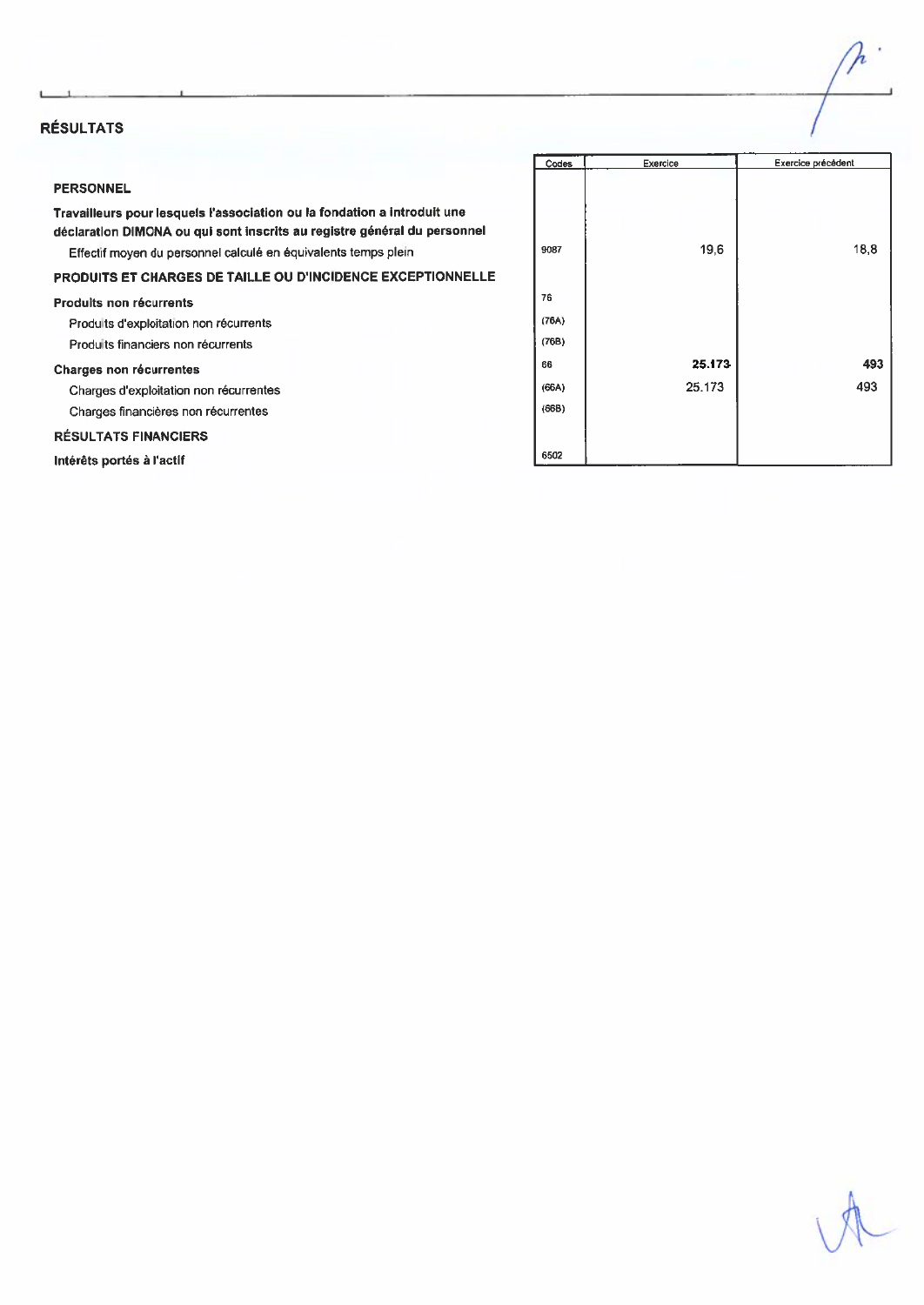337

# TRAVAILLEURS POUR LESQUELS L'ASSOCIATION OU LA FONDATION A INTRODUIT UNE DÉCLARATION DIMONA OU QUI SONT INSCRITS AU REGISTRE GÉNÉRAL DU PERSONNEL

| Au cours de l'exercice et de<br>l'exercice précédent | Codes | 1. Temps plein<br>(exercice) | 2. Temps partiel<br>(exercice) | 3. Total (T) ou total en<br>équivalents temps plein  <br>(ETP)<br>(exercice) | 3P. Total (T) ou total en '<br>équivalents temps plein<br>(ETP)<br>(exercice précédent) |
|------------------------------------------------------|-------|------------------------------|--------------------------------|------------------------------------------------------------------------------|-----------------------------------------------------------------------------------------|
| Nombre moyen de travailleurs                         | 100   | 19,4                         | 0,3                            | 19.6                                                                         | 18.8                                                                                    |
| Nombre d'heures effectivement prestées               | 101   | 30.159                       | 267                            | 30.426                                                                       | 29.085                                                                                  |
| Frais de personnel                                   | 102   | 2.072.025                    | 32.208                         | 2.104.233                                                                    | 1.921.002                                                                               |

| A la date de clôture de l'exercice                     | Codes | 1. Temps plein | 2. Temps partiel | 3. Total en équivalents<br>temps plein |
|--------------------------------------------------------|-------|----------------|------------------|----------------------------------------|
| Nombre de travailleurs                                 | 105   | 22             |                  | 22                                     |
| Par type de contrat de travail                         |       |                |                  |                                        |
| Contrat à durée indéterminée                           | 110   | 16             |                  | 16                                     |
| Contrat à durée déterminée                             | 111   | 6              |                  | 6                                      |
| Contrat pour l'exécution d'un travail nettement défini | 112   |                |                  |                                        |
| Contrat de remplacement                                | 113   |                |                  |                                        |
| Par sexe et niveau d'études                            |       |                |                  |                                        |
| Hommes                                                 | 120   | 11             |                  | 11                                     |
| de niveau primaire                                     | 1200  |                |                  |                                        |
| de niveau secondaire                                   | 1201  | 6              |                  | 6                                      |
| de niveau supérieur non universitaire                  | 1202  | -1             |                  |                                        |
| de niveau universitaire                                | 1203  | 4              |                  |                                        |
| Femmes                                                 | 121   | 11             |                  | 11                                     |
| de niveau primaire                                     | 1210  |                |                  |                                        |
| de niveau secondaire                                   | 1211  | 6              |                  | 6                                      |
| de niveau supérieur non universitaire                  | 1212  |                |                  |                                        |
| de niveau universitaire                                | 1213  | 5              |                  | 5                                      |
| Par catégorie professionnelle                          |       |                |                  |                                        |
| Personnel de direction                                 | 130   |                |                  |                                        |
| Employés                                               | 134   | 22             |                  | 22                                     |
| Ouvriers                                               | 132   |                |                  |                                        |
| Autres                                                 | 133   |                |                  |                                        |

 $\sqrt{ }$ 

 $\hat{\lambda}$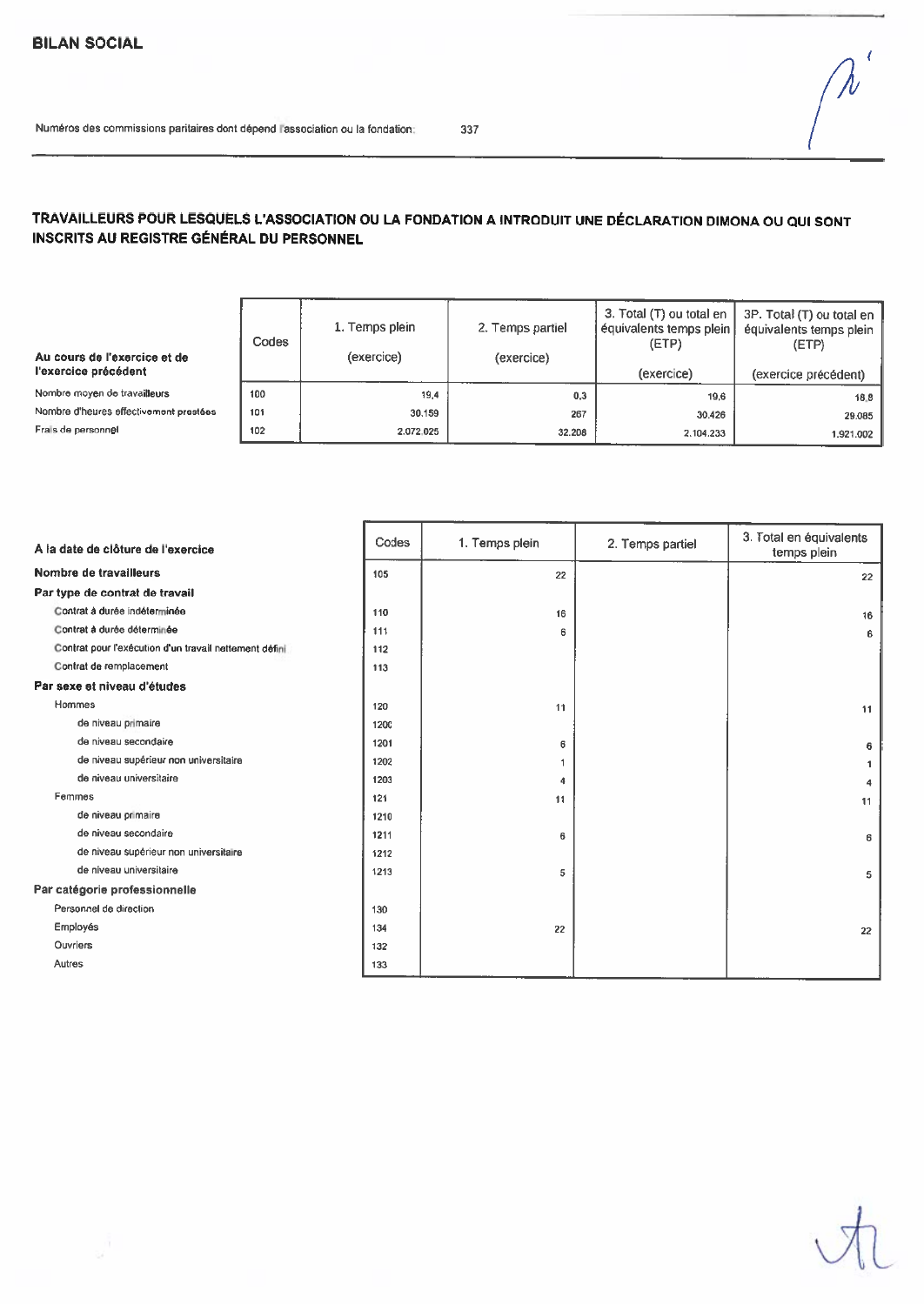## TABLEAU DES MOUVEMENTS DU PERSONNEL AU COURS DE L'EXERCICE

## **ENTRÉES**

Nombre de travailleurs pour lesquels l'association ou la fondation a<br>introduit une déclaration DIMONA ou qui ont été inscrits au registre général du personnel au cours de l'exercice

## **SORTIES**

Nombre de travail eurs dont la date de fin de contrat a été inscrite dans composito de las caracterizadas de un todo contrat a été inscrite dans une déclaration DIMONA ou au registre général du personnel au cours<br>de l'exercice

| Codes | 1. Temps plein | 2. Temps partiel | 3. Total en équivalents<br>temps plein |
|-------|----------------|------------------|----------------------------------------|
| 205   | 9              |                  | 9,5                                    |
| 305   | 5              |                  | 5,5                                    |

## RENSEIGNEMENTS SUR LES FORMATIONS POUR LES TRAVAILLEURS AU COURS DE L'EXERCICE

|                                                                                                                              | Codes | <b>Hommes</b> | Codes | Femmes |
|------------------------------------------------------------------------------------------------------------------------------|-------|---------------|-------|--------|
| Initiatives en matière de formation professionnelle continue à caractère<br>formel à charge de l'employeur                   |       |               |       |        |
| Nombre de travailleurs concernés                                                                                             | 5801  |               | 5811  | 3      |
| Nombre d'heures de formation suivies                                                                                         | 5802  |               | 5812  | 224    |
| Coût net pour l'association ou la fondation                                                                                  | 5803  |               | 5813  | 15.327 |
| dont coût brut directement lié aux formations                                                                                | 58031 |               | 58131 | 14.603 |
| dont cotisations payées et versements à des fonds collectifs                                                                 | 58032 |               | 58132 | 724    |
| dont subventions et autres avantages financiers reçus (à déduire)                                                            | 58033 |               | 58133 |        |
| Initiatives en matière de formation professionnelle continue à caractère<br>moins formel ou informel à charge de l'employeur |       |               |       |        |
| Nombre de travailleurs concernés                                                                                             | 5821  |               | 5831  |        |
| Nombre d'heures de formation suivies                                                                                         | 5822  |               | 5832  |        |
| Coût net pour l'association ou la fondation                                                                                  | 5823  |               | 5833  |        |
| Initiatives en matière de formation professionnelle initiale à charge de<br>l'employeur                                      |       |               |       |        |
| Nombre de travailleurs concernés                                                                                             | 5841  |               | 5851  |        |
| Nombre d'heures de formation suivies                                                                                         | 5842  |               | 5852  |        |
| Coût net pour l'association ou la fondation                                                                                  | 5843  |               | 5853  |        |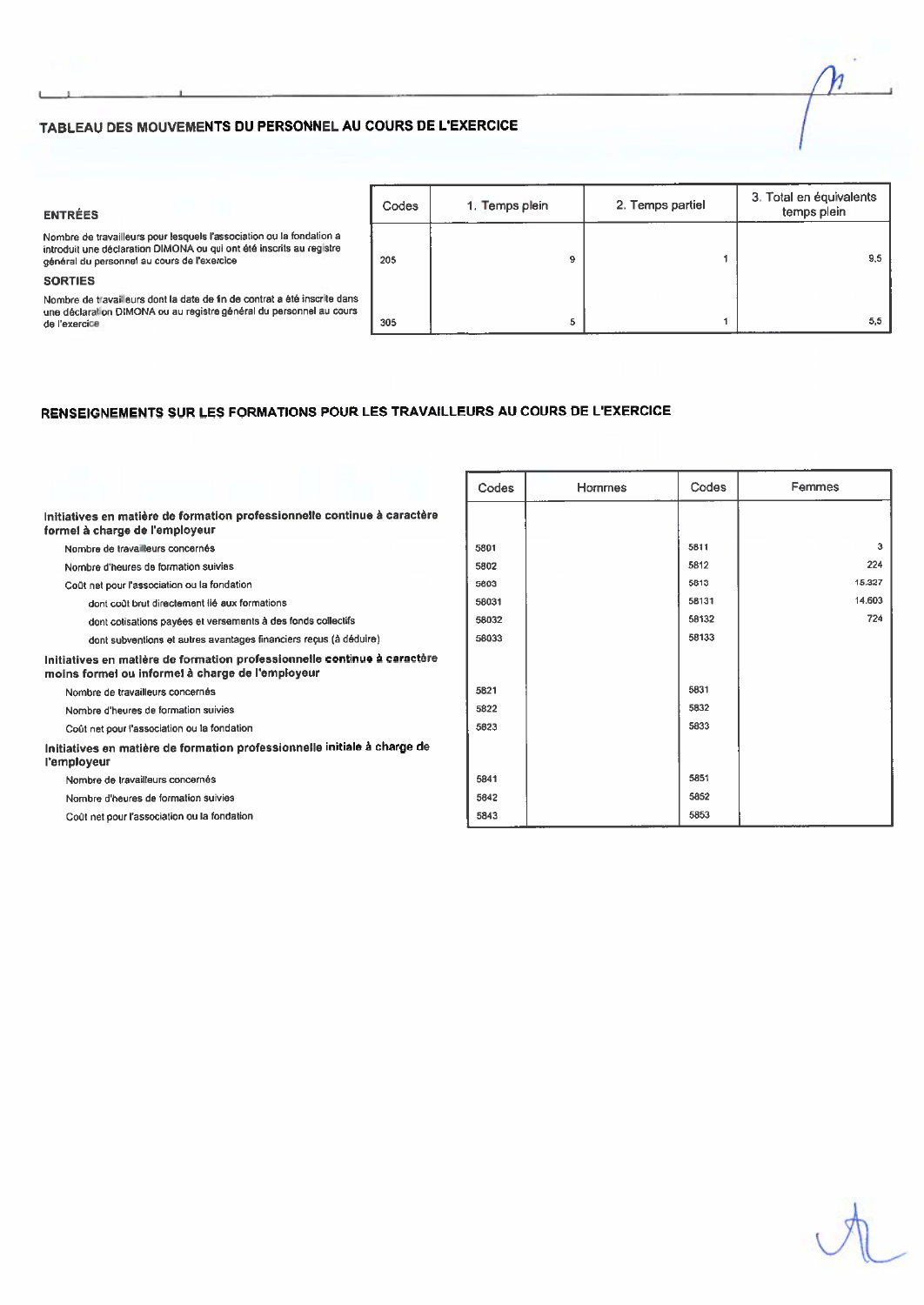Americalist (see and converte and mercury .251, 12,51<br>
(see and and converte and mercury .251, 12,51<br>
Translation of the same computer and mercury .251<br>
point and computer and mercury and mercury and mercury and mercury an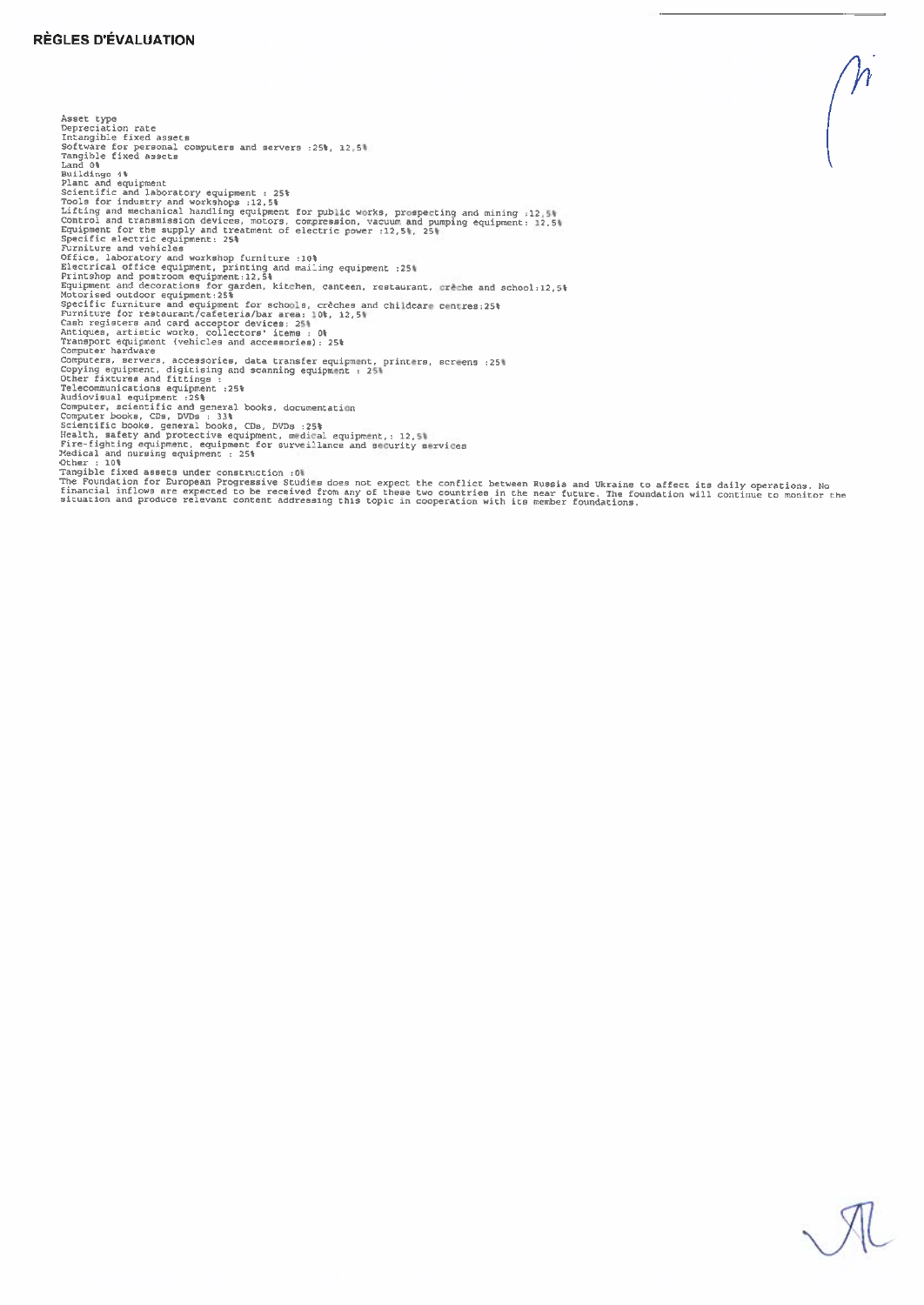

**Annex 2: Final Statement of eligible expenditure actually incurred**